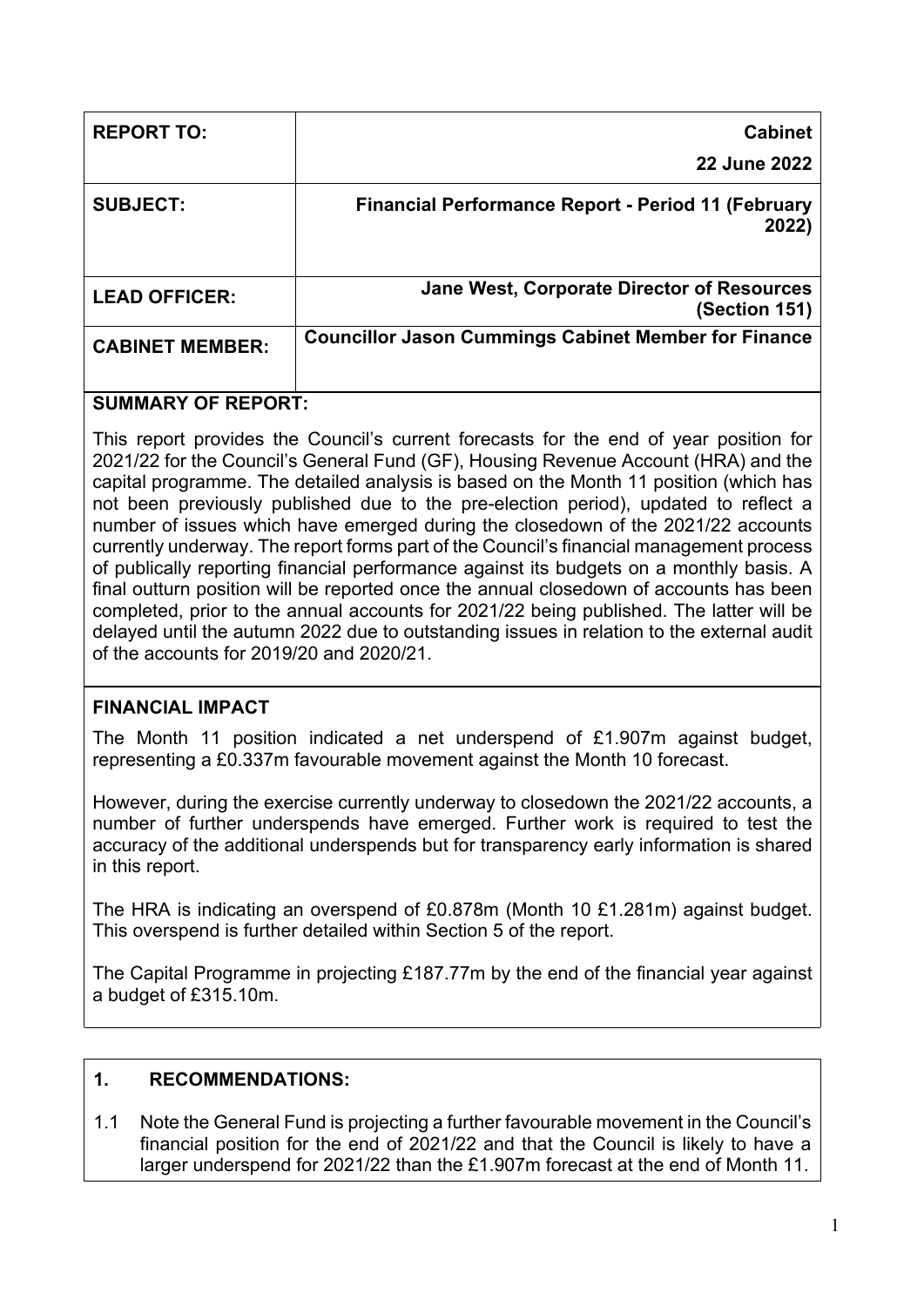- 1.2 Note the Housing Revenue Account (HRA) is projecting a £0.878m (Month 10 £1.281m) overspend for 2021/22. If no further mitigations are found to reduce this overspend the HRA will need to drawdown reserves from HRA balances. There are sufficient balances to cover this expenditure.
- 1.3 Note, as indicated in Table 3, the capital spend to date for the General Fund of £55.670m (against a budget of £131.897m) and for the HRA of £13.931m (against a budget of £183.209m), with a projected forecast variance of £11.702m on the General Fund against budget and £115.636m forecast variance against budget for the Housing Revenue Account. All variances are projected to be slipped into future years, but this will be reviewed once the outturn position has been confirmed.
- 1.4 Note, the above figures are predicated on forecasts from Month 11 to the year end, updated for information that has become available during the annual account's closedown process, and therefore could be subject to change as forecasts are made based on the best available information at this time.

## **2. EXECUTIVE SUMMARY**

- 2.1. The Financial Performance Report (FPR) is presented to each Cabinet meeting. It provides a detailed breakdown of the Council's financial position and the in-year challenges it faces. It covers the GF, HRA and capital programme and ensures there is transparency in our financial position. It enables scrutiny by the Mayor and Cabinet Members, and offers reassurance in regard to the commitment by Chief Officers to more effective financial management and discipline.
- 2.2. The Month 11 General Fund revenue projected outturn forecast improved by £0.337m from a forecast underspend position of £1.570m in Month 10. Further information has emerged during the accounts closedown process which indicates that the Council's GF underspend for 2021/22 will indeed be higher.
- 2.3. The chart below illustrates the trend in the monthly monitoring reports and shows both the forecast as well as quantum of risks and opportunities together with the projected impact at each month during the year had all risks, and opportunities fully materialised (dashed line). It has been predicted since the Month 7 (October 2021) that the Council would underspend. The underspend is currently expected to be higher than the £1.907m forecast at the end of Month 11.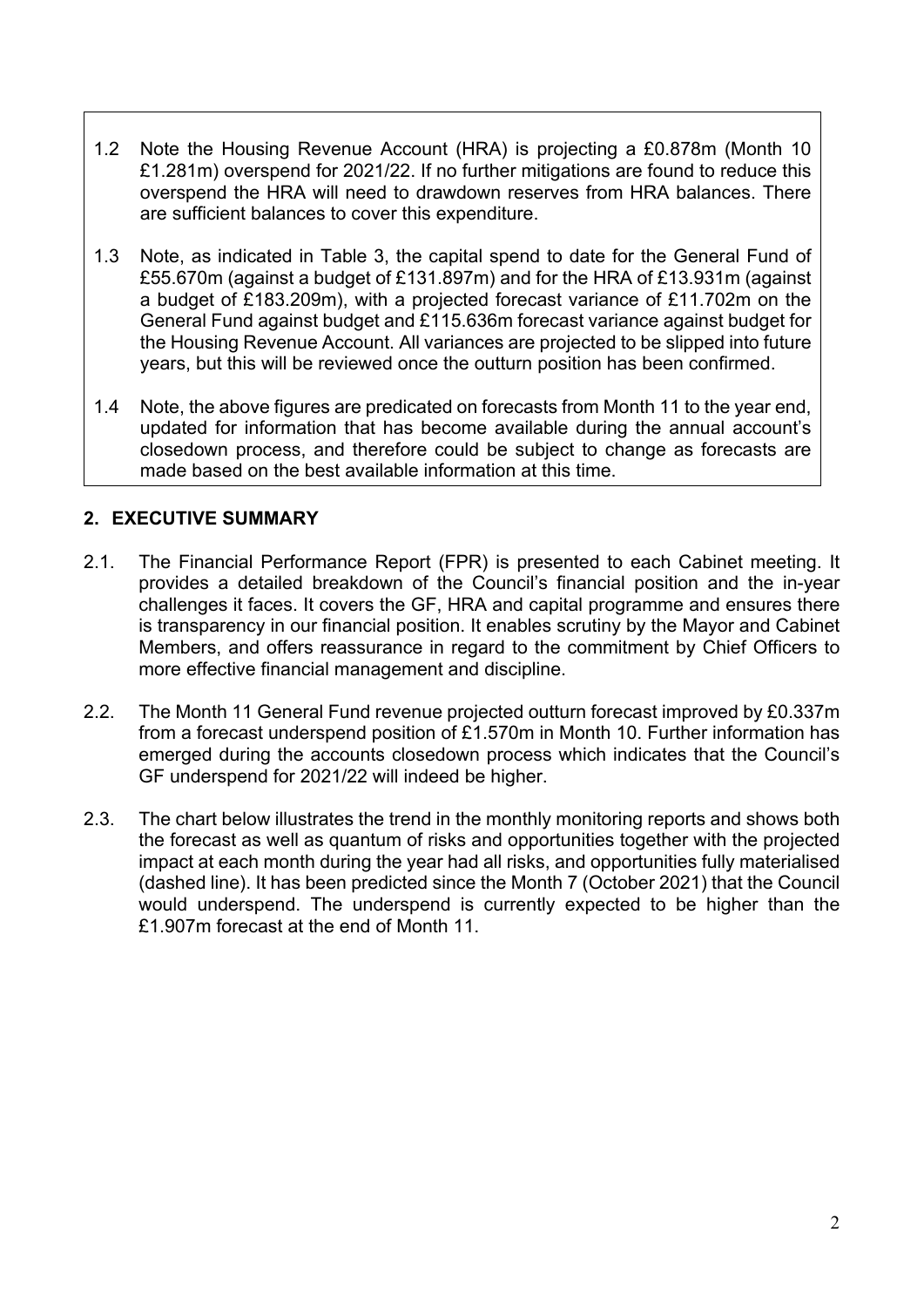

### **Monthly Forecast, Risk & Opportunity Tracker**

- 2.4. The Housing Revenue Account is forecasting an overspend of £0.878m (a decrease of £0.402m on the Month 10 forecast of £1.281m). This favourable projected variance will be met from HRA reserves.
- 2.5. The capital programme for both the General Fund and HRA is reporting expenditure to date of £69.601m against overall budget of £315.106m, with a forecast underspend of £127.338m.
- 2.6. The previous financial year (2020/21) was a very difficult year for the Council. The Council issued two Section 114 notices as the Council had insufficient resources to meet its in year expenditure pressures. This led to the Department for Levelling Up, Housing and Communities (DLUHC) providing an capitalisation direction of up to £150m over the four year period 2020/21, 2021/22, 2022/23 and 2023/24 in the sums of £70m, £50m, £25m and £5m to support the Council as it transitioned to a sustainable in-year budget.
- 2.7. The 2021/22 forecast includes the £50m agreed capitalisation direction, which is currently used to underpin the Council's budget.
- 2.8. The Council has had the benefit of a number of recommendations from various stakeholders and scrutiny panels such as the external auditor's Report in the Public Interest and the Non-statutory Rapid Review by DLUHC's predecessor, the Ministry of Housing, Communities and Local Government (MHCLG). Their recommendations have been taken on board and the Croydon Renewal and Improvement Plan has been developed which will, over the medium term financial strategy period; restore the Council's finances, improve culture and practice and develop a more effective system of internal control amongst other improvements to the Council.
- 2.9. As of  $26<sup>th</sup>$  January 2022, the Council's external auditors, Grant Thornton issued a second Report in Public Interest report in relation to capital expenditure on Fairfield Halls. Whilst this report indicates significant governance and financial management breakdowns in the past, the report will not result in additional financial costs to the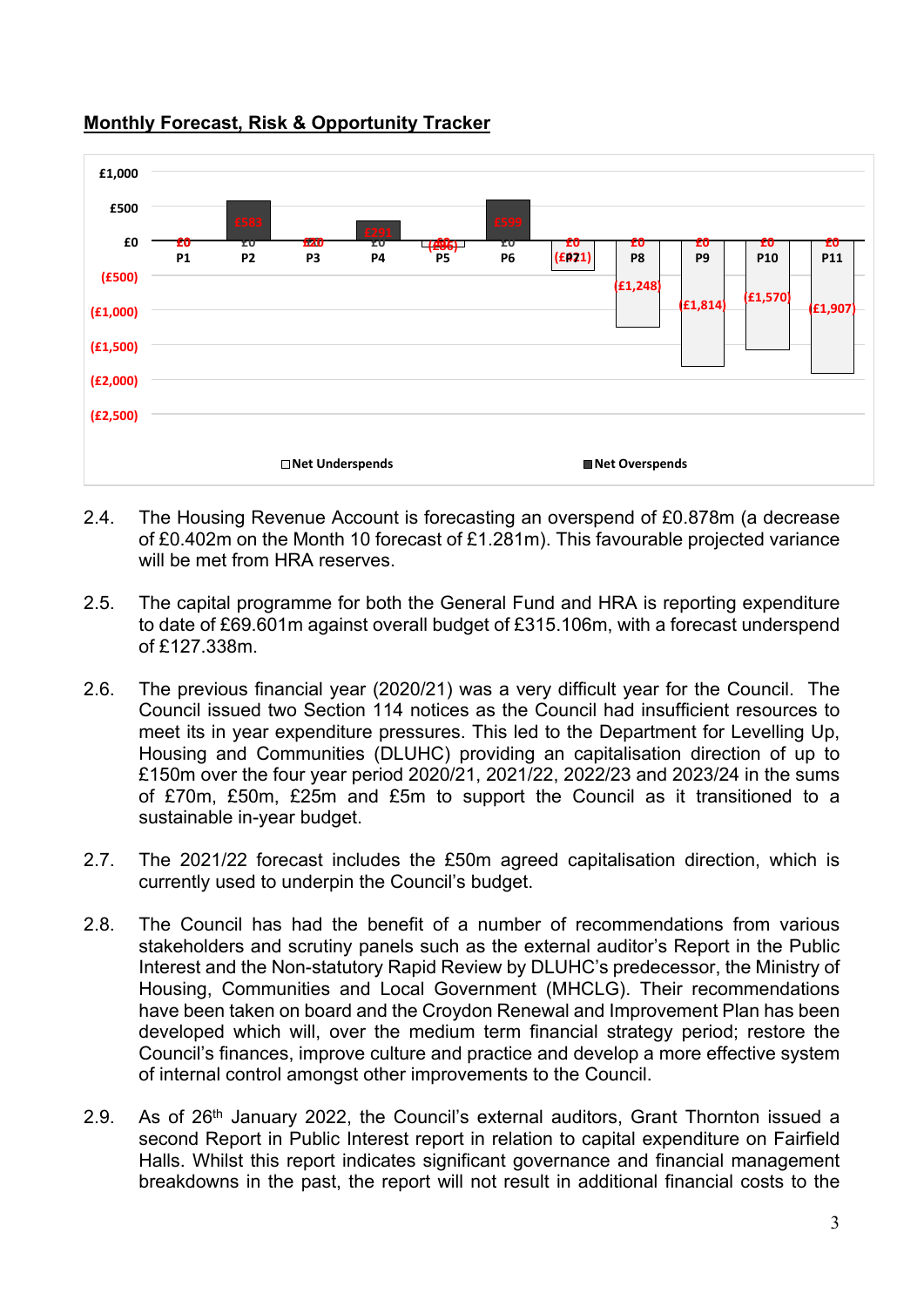Council going forward. All accounting corrections and financial implications have been included within 2019/20 and 2020/21 accounts. The Council has already begun work on the 12 recommendations in this second RIPI and these recommendations will be monitored through the delivery of the Council Renewal and Improvement Plan Version 2a.

- 2.10. This report forms part of the reporting framework on the delivery of the Croydon Renewal and Improvement Plan by ensuring the delivery of the Council's budget is reported monthly and transparently.
- 2.11. The Council is still working with the external auditors on finalising the 2019/2020 and 2020/2021 audit of accounts.

### **3. FINANCIAL POSITION**

- 3.1. The detailed Month 11 monitoring projected that the Council was forecast to have a General Fund net underspend variance of £1.907m, a favourable movement of £0.337m on the net forecast reported at Month 10.
- 3.2. Throughout the year, directorate teams and Finance colleagues met monthly to review the forecast position for each area and including risks to reduce any overspends and identify further options to mitigate these. An updated list of risks and opportunities were provided in each month's FPR report to Cabinet.
- 3.3. The detailed Month 11 forecast of the General Fund is shown below in Table 1.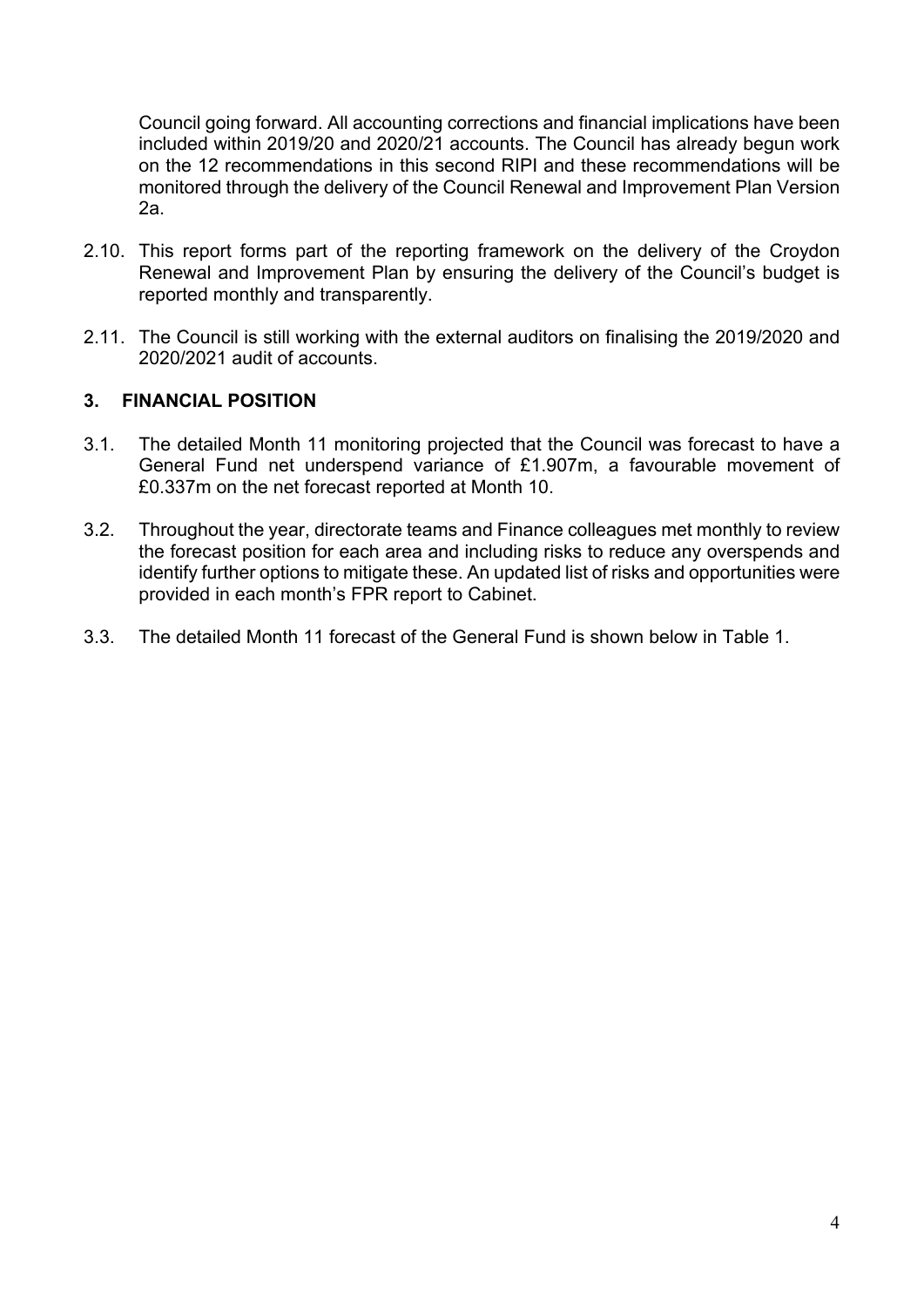|                                                             | Month 11                           | Month 10                                                                      |                                     |                                           |                                  |
|-------------------------------------------------------------|------------------------------------|-------------------------------------------------------------------------------|-------------------------------------|-------------------------------------------|----------------------------------|
|                                                             | <b>Forecast</b><br><b>Variance</b> | <b>Forecast</b><br><b>Variance</b><br><b>From</b><br><b>Previous</b><br>month | Change<br>from<br>previous<br>month | <b>Savings</b><br>Non-<br><b>Delivery</b> | <b>Other</b><br><b>Pressures</b> |
|                                                             | (E,000's)                          | (E,000's)                                                                     | (E,000's)                           | (E,000's)                                 | (E,000's)                        |
| Children, Young People and<br>Education                     | (9,499)                            | (7, 179)                                                                      | (2,320)                             | 118                                       | (9,617)                          |
| <b>Adult Social Care and Health</b>                         | (451)                              | (569)                                                                         | 118                                 |                                           | (451)                            |
| <b>Housing General Fund</b>                                 | 1,545                              | 1,984                                                                         | (439)                               | -                                         | 1,545                            |
| Sustainable Communities Regen &<br><b>Economic Recovery</b> | 11,421                             | 10,265                                                                        | 1,156                               | 5,135                                     | 6,286                            |
| Resources                                                   | (1,753)                            | (1,701)                                                                       | (52)                                |                                           | (1,753)                          |
| <b>Assistant Chief Executive</b>                            | (1, 319)                           | (1,320)                                                                       | $\Omega$                            |                                           | (1, 319)                         |
| <b>Departmental Total</b>                                   | (56)                               | 1,480                                                                         | (1, 537)                            | 5,253                                     | (5, 309)                         |
|                                                             |                                    |                                                                               |                                     |                                           |                                  |
| Corporate Items & Funding                                   | (1,851)                            | (3,050)                                                                       | 1,199                               |                                           | (1, 851)                         |
| <b>Total General Fund</b>                                   | (1, 907)                           | (1, 570)                                                                      | (337)                               | 5,253                                     | (7, 160)                         |

### **Table 1 – Month 11 Projection per Directorate**

- 3.4. Net overspends and underspends within the service budgets are presented as forecast variance (as per Table 1) and are additionally classified as either non-delivery of agreed in-year savings or other pressures which were not foreseen. The non-delivery of £5.253m savings relates to the non-achievement of the approved MTFS savings whilst other net benefits are as a result of various efficiencies and other pressures due to external factors not previously budgeted for within 2021/22. Further explanations of these under and overspends are provided within Section 4 of this report.
- 3.5. The chart below shows the Month 11 forecast by service department for both Month 11 and previous month: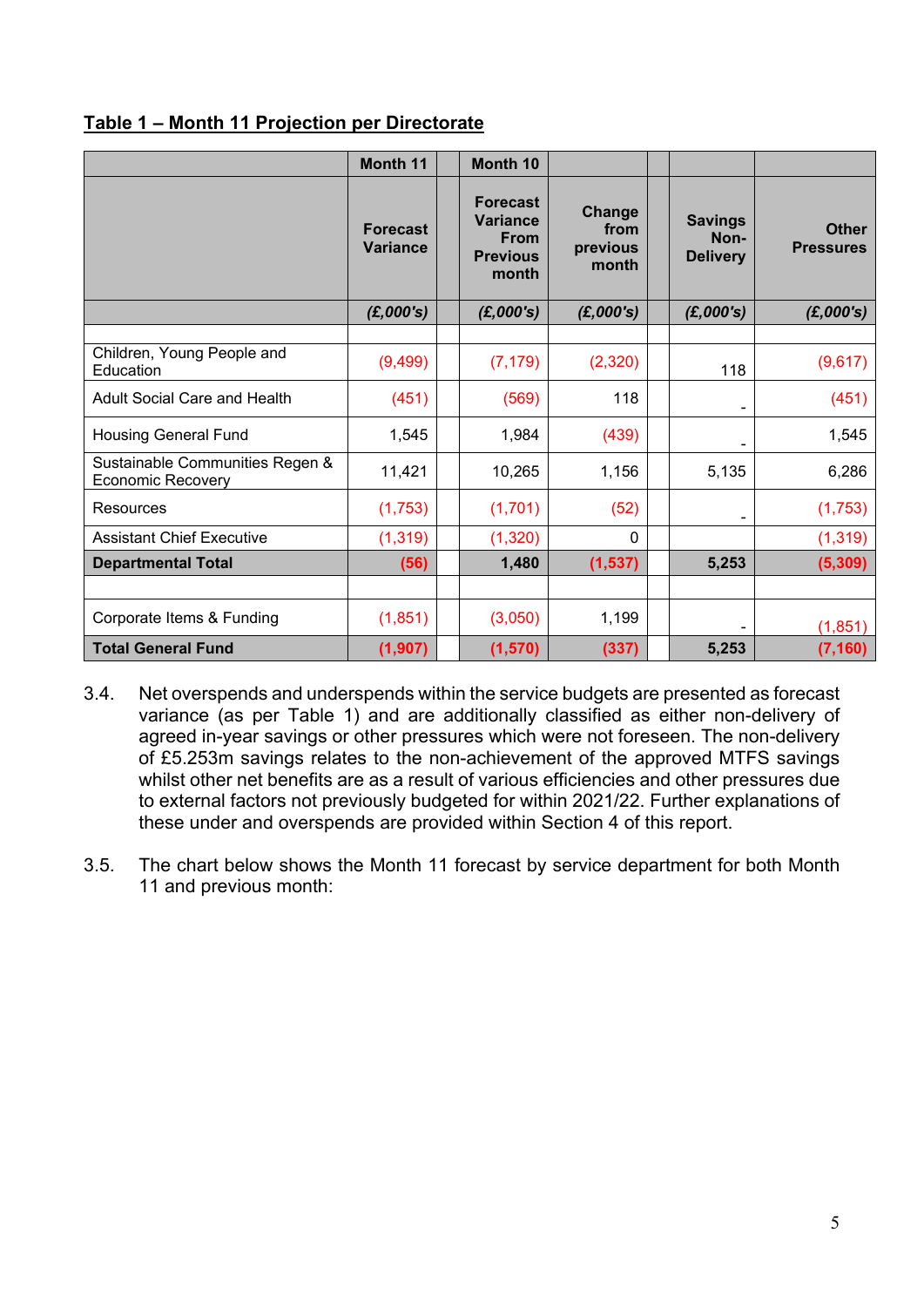### **Change in forecast position Month 11**



- 3.6. The main areas of movement from Month 10 were as follows:
	- Adult Social Care and Health moved **adversely** by £0.118m in Month 11 due to the additional service pressures in relation to the transition of younger people with disabilities to adult social care. However further work during the accounts closedown has identified that there may be further underspends.
	- Sustainable Communities, Regeneration and Economic Recovery indicated an **adverse** movement of £1.156m due to further lower than expected income from parking services. This additional pressure was previously flagged as a risk and due to further analysis and it is now expected to crystallise by year end. As previously reported detailed work has been ongoing with the parking service to better understand parking transactions and the impact Covid 19 has had on the service and forecasting income. The ongoing impact of Covid on parking behaviours and reduced demand for car parking is the cause of the reduced parking income and as such the service has not been able to balance its budget. There is a strong likelihood that the majority of this overspend will recur in 2022/23. Work is underway to establish if newly identified underspends across the Council will mitigate this projected overspend in 2022/23 or if further actions are required to offset it.
	- Resources indicated a £0.052m **favourable** movement in Month 11 relating to continued staffing underspends across various teams.
	- Housing indicated a £0.439m **favourable** movement due to lower than expected demand levels for homelessness which is putting less pressure on service delivery. Furthermore, a detailed review of historic grants on the balance sheet has been completed which has identified further application of monies to support the revenue position.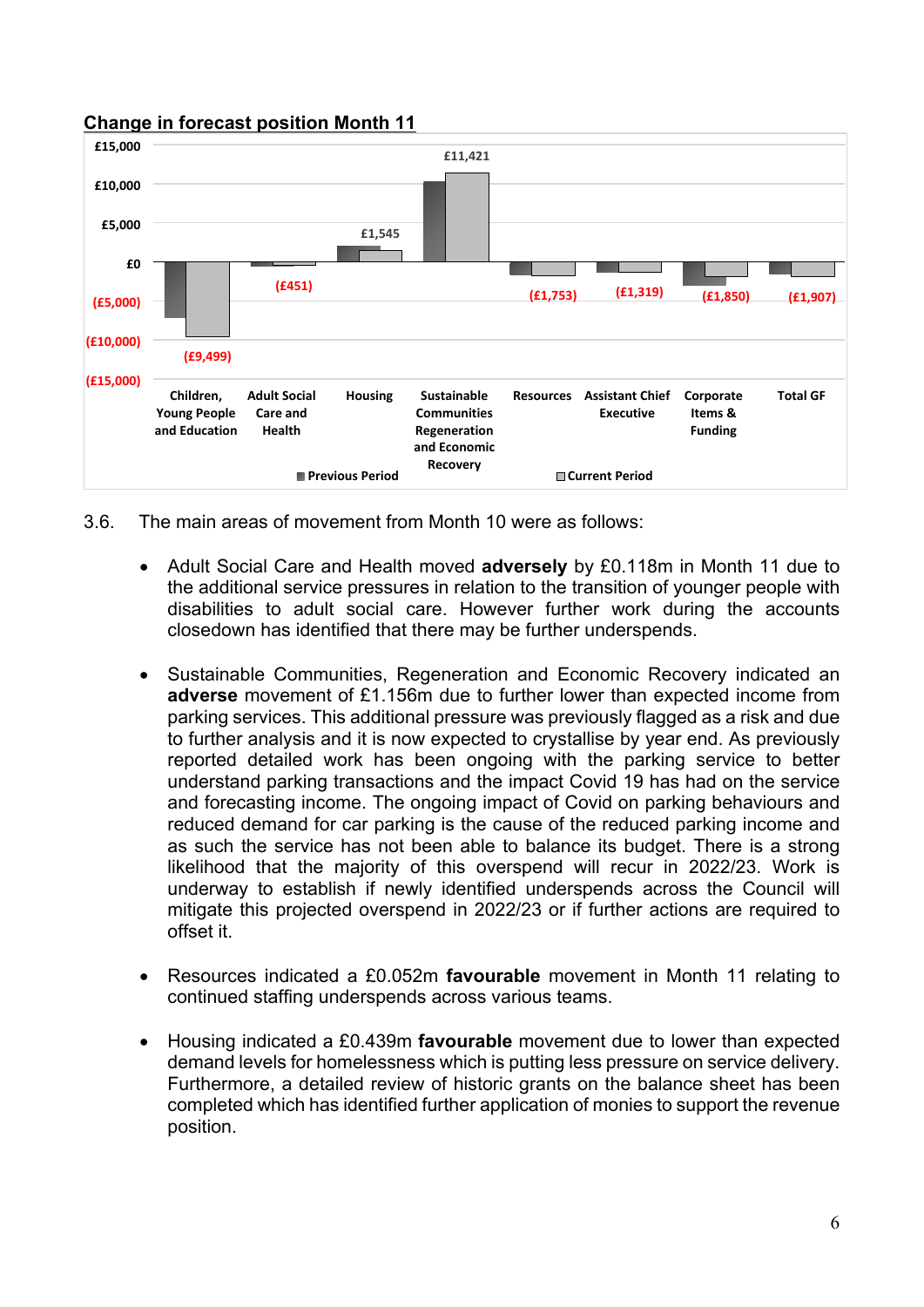- Children, Young People and Education indicated an overall £2.320m **favourable** movement due to further reductions within the placement spend. It is anticipated that the eventual underspend will be greater.
- The Corporate budgets underspend reduced by £1.19m with the Council taking advantage of its improving end of year financial forecast to contribute a further £1.19m of the £11.250m Covid grant received at the start of the year to reserves. The total transfer of Covid grant to reserve is now £8.99m and the balance £2.26m has been used to support other pressures.
- 3.7 Further work is currently underway to finalise the Council's financial position at the end of 2021/22 and this has identified areas of new underspend. Fortuitously the current projections suggest that the Council will have the option to place a larger underspend into reserves than the Month 11 forecast of £1.907m. Areas adding to the overall underspend include:
	- Accruals in CYPE and ASCH from the 2020/21 financial year closedown which were not required
	- Lower than anticipated numbers of children being take into care during 2021/22
	- Overly cautious forecasts in ASCH in relation to the potential costs arising from Winter Pressures in winter 2021/22 which in the event was much milder than anticipated and had low incidences of influenza, possibly due to the knock on impact of vulnerable residents changing their behaviours to protect themselves from Covid
	- Increased salary underspends due to difficulties in recruitment across Council services.
- 3.8 Work is in progress by the Finance team to investigate these unexpected underspends and to finalise the Council's overall position for 2021/22. The final outturn will be reported to Cabinet later this summer.
- 3.9 It should be noted that the publishing of the 2021/22 accounts for the Council will be delayed until the autumn due to the need to first sign off the audited 2019/20 and 2020/21 accounts with the external auditors, Grant Thornton. Work is currently taking place to finalise 2019/20.

## 4. **SERVICE VARIANCE DETAIL FROM MONTH 11**

## 4.1. **Children, Young People and Education (CYPE)**

The CYPE directorate forecasted a £9.499m underspend in Month 11 (favorable movement of £2.320m from Month 10) within the directorate.

The main causes of the underspend were a continued reduction in the number of Croydon children in care coupled with improved commissioning resulting in reduced spend on placements. Additional grant income has been received and used to release general fund spend. In the Children with Disabilities service the Covid pandemic has had a significant impact with reduced take up of short breaks outside the home as well as home-based care packages as families sought to shield children vulnerable to the virus. Underspend on staffing budgets has also played a part but this is a result of a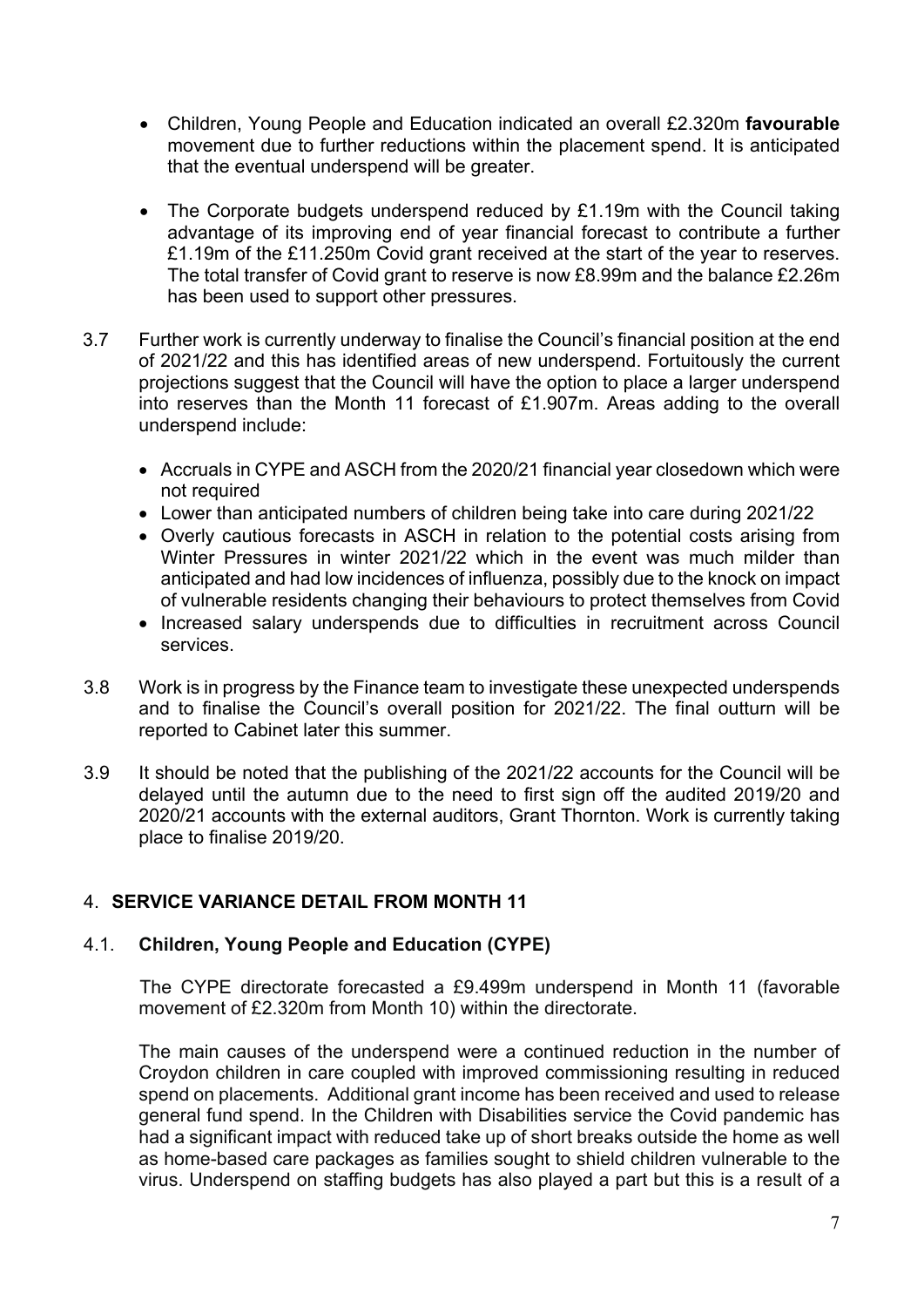challenging and volatile market for social care staff which has resulting in a number of unfilled vacancies.

The following chart illustrates the divisional forecast variances within Children Young People and Education:



### **Divisional View of Children, Young People & Education Forecasts**

## **4.1 Adult Social Care and Health (ASCH)**

The ASCH directorate were forecasting an underspend of £0.451m in Month 11, an adverse movement of £0.118m from Month 10. This movement was due to transitions pressures, which were previously reported as risks.

## **Divisional View of Adult Social Care and Health Forecasts**

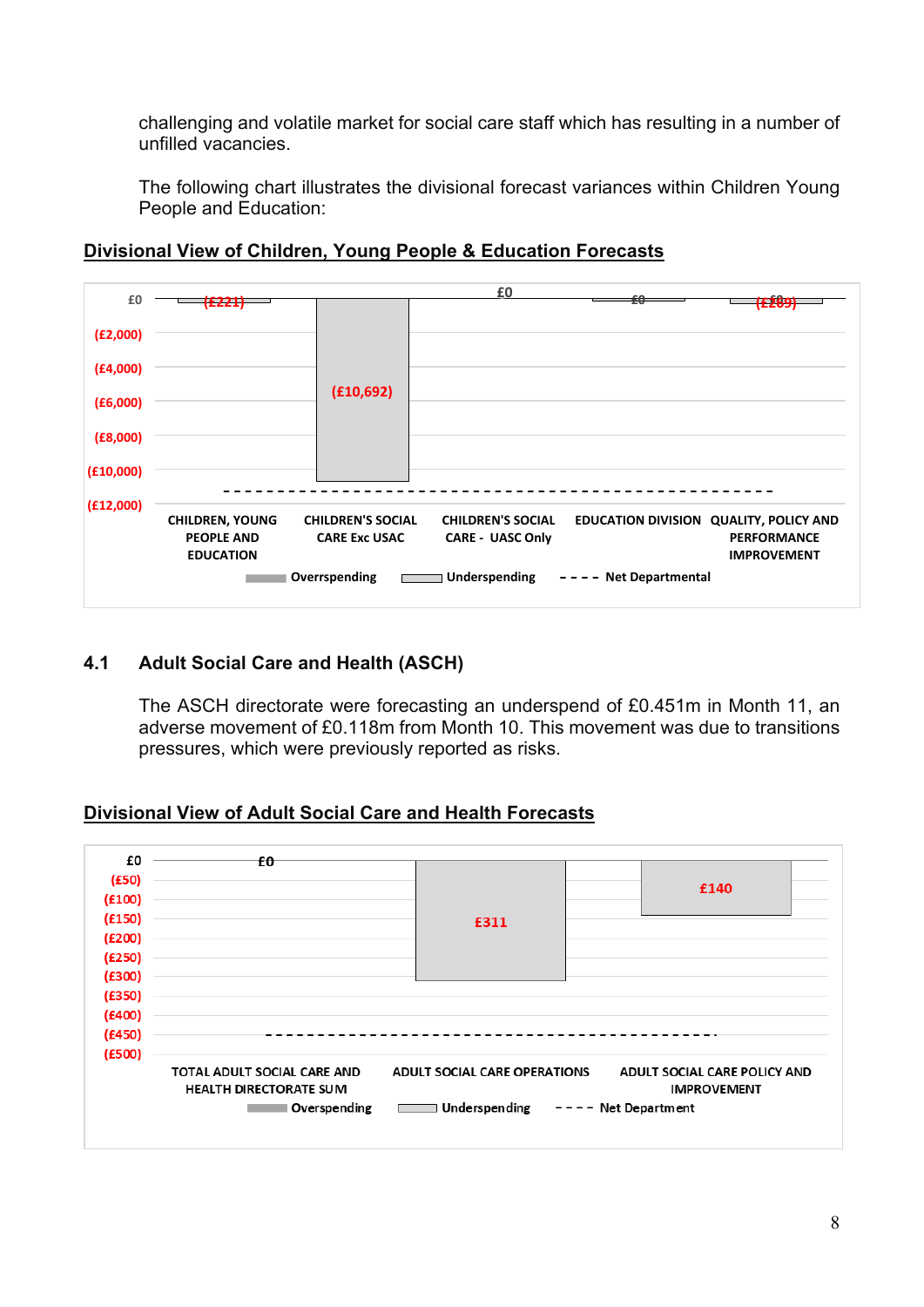## **4.2 Housing**

The Housing Directorate was forecasting an overspend of £1.545m at Month 11. This was a favourable movement of £0.439m to the projection reported at Month 10.

The cause of this movement relates to lower than expected demand for homelessness than projected in previous months. Lower demand for homelessness results in the Council reducing the costs it incurs from paying rent to landlords and costs associated with related services such as safeguarding. Furthermore, the service has also carried out a review of historic balances of grants received in previous years and has identified drawdown opportunities to support the in-year spend. These are reflected within the P11 forecast.

The following chart illustrates the divisional forecasts within the Housing directorate:



## **Divisional View of Housing Forecast**

## **4.3 Sustainable Communities, Regeneration & Economic Recovery (SCRER)**

The SCRER directorate was forecasting a net overspend of £11.421m, which is an **adverse** movement of £1.156m from Month 10. The pressures continue to be around Highways (including Parking Services), Special Educational Needs Transport and Environmental Services.

Included within the total projected overspend is £5.134m of lower than anticipated parking income. The adverse movement from month 10 to 11 is purely related to parking income which has continued to be impacted by lower demand for car parking as cautiousness remains due to risks of Covid. The additional pressure was identified as a risk and has now been fully forecasted as it is evident the risk will materialise. As stated previously, a significant proportion of this overspend is likely to recur next financial year and further work is underway to assess the risk and mitigations for this.

The following chart illustrates the nature of the overall SCRER Directorate forecast position by Division: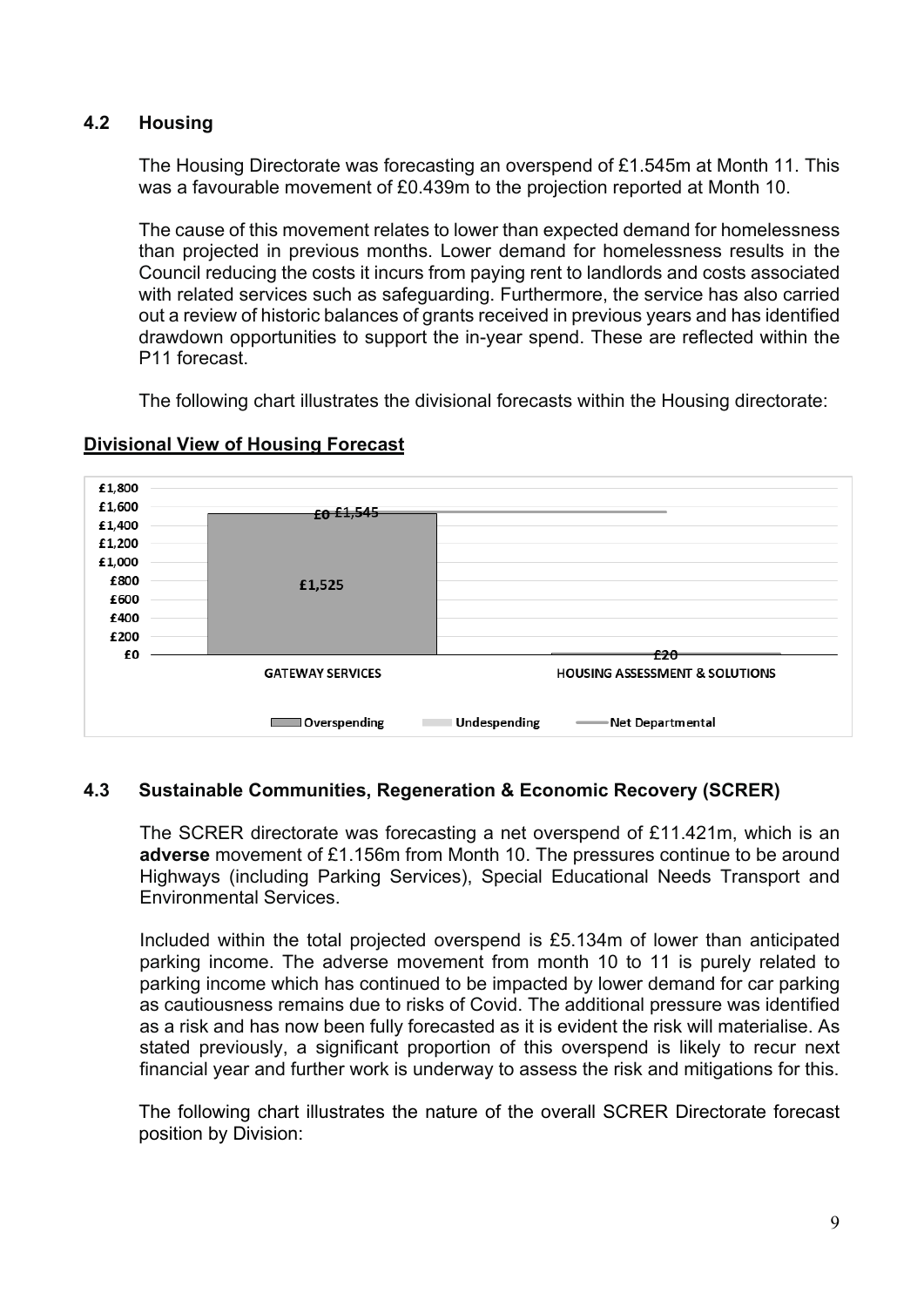## **Divisional View of SCRER Forecasts**



#### **4.4 Resources**

The Resources directorate was forecasting an underspend position of £1.753m at month 11 (underspend £1.701m in Month 10). This is a net position after factoring all budgeted income and expenditure within the directorate. The main reasons for this underspend relate to better than projected collection of court cost income in relation to Revenue & Benefits activities and various staffing related underspends. Main causes of staff related underspends are for vacancies not being filled.

The following illustrates the split of the overall directorate forecast at a divisional level:



# **Divisional View of Resources Forecast**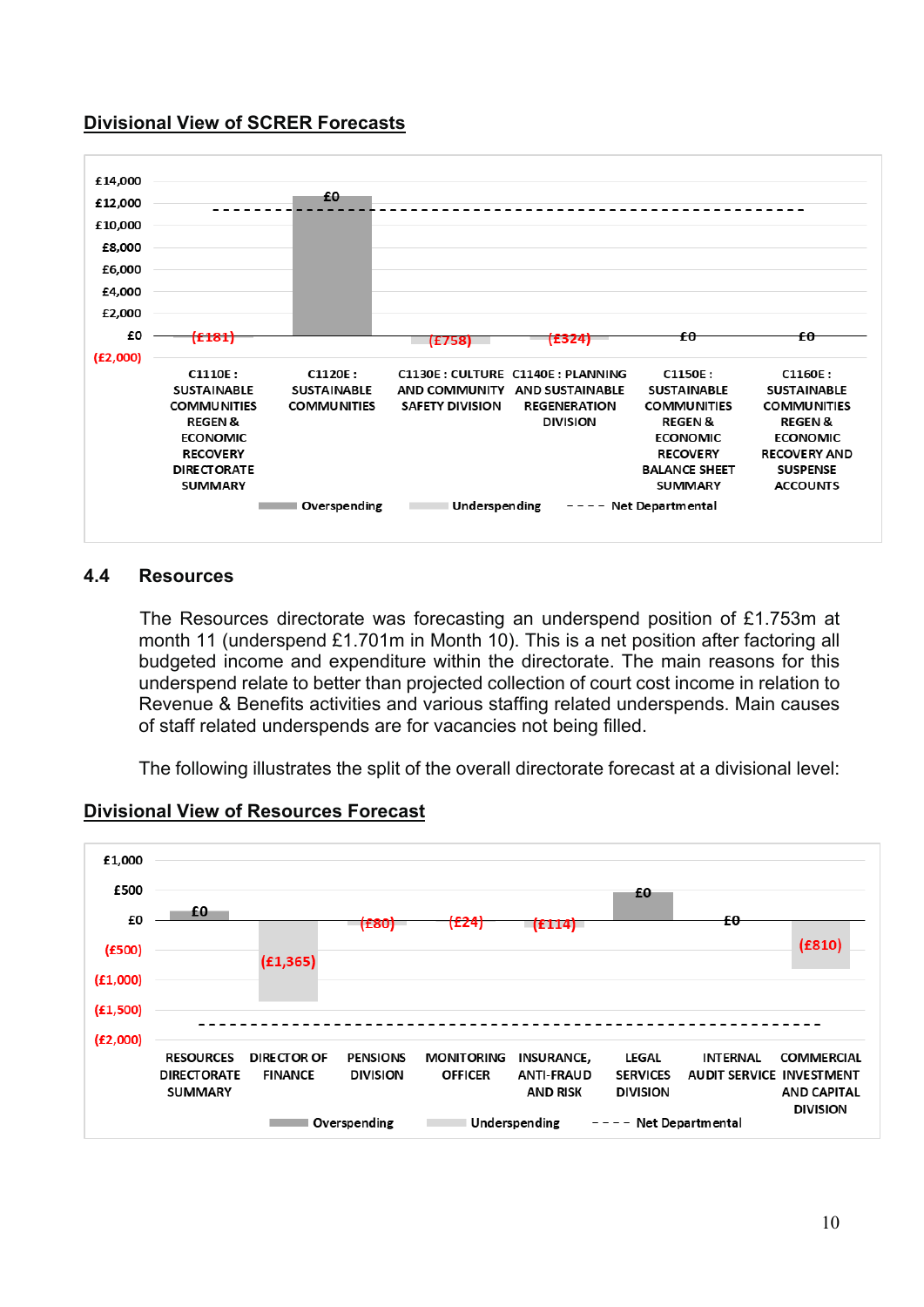### **4.5 Assistant Chief Executive**

The ACE directorate was forecasting an underspend position of £1.320m at Month 11 (underspend £1.320m in Month 10), a net nil movement. This is a net position after factoring all budgeted income and expenditure within the directorate.

The main reasons for this underspend relate to various staffing related underspends and identification of grant monies that can be applied within the current financial year. These grants include usage of Brexit funding and drawdown of Community Fund grants. Main causes of staff related underspends are for vacancies not being filled.

At Month 11, ACE identified a further £0.123m (£0.248m in Month 10) of opportunities which would arise from increased income from contractual reviews. These have materialised and the ACE underspend will be higher than £1.320m at the end of the year.

The following illustrates the split of the overall directorate forecast at a divisional level.



### **Divisional View of Assistant Chief Executive Forecasts**

#### **4.6 Corporate**

The Corporate forecast moved by £1.199m from £3.050m underspend in month 10 to an underspend of £1.851m in month 11. This included the full release of the one off non-ringfenced Covid grant and increased pressures as a result of additional minimum revenue provision costs and non-delivery of savings related to £1m for fees and charges.

The Council received a non-ringfenced grant of £11.250m from Central Government in relation to additional costs in 2021/22 as a result of Covid 19 which was announced in the December 2020 Local Government Finance Settlement. As the Council's overall Month 11 position indicated, the budget was underspent, so the Council made a prudent decision to appropriate £8.99m of Covid Grant into an earmarked reserve to support future year pressures and ongoing Covid challenges. This contribution to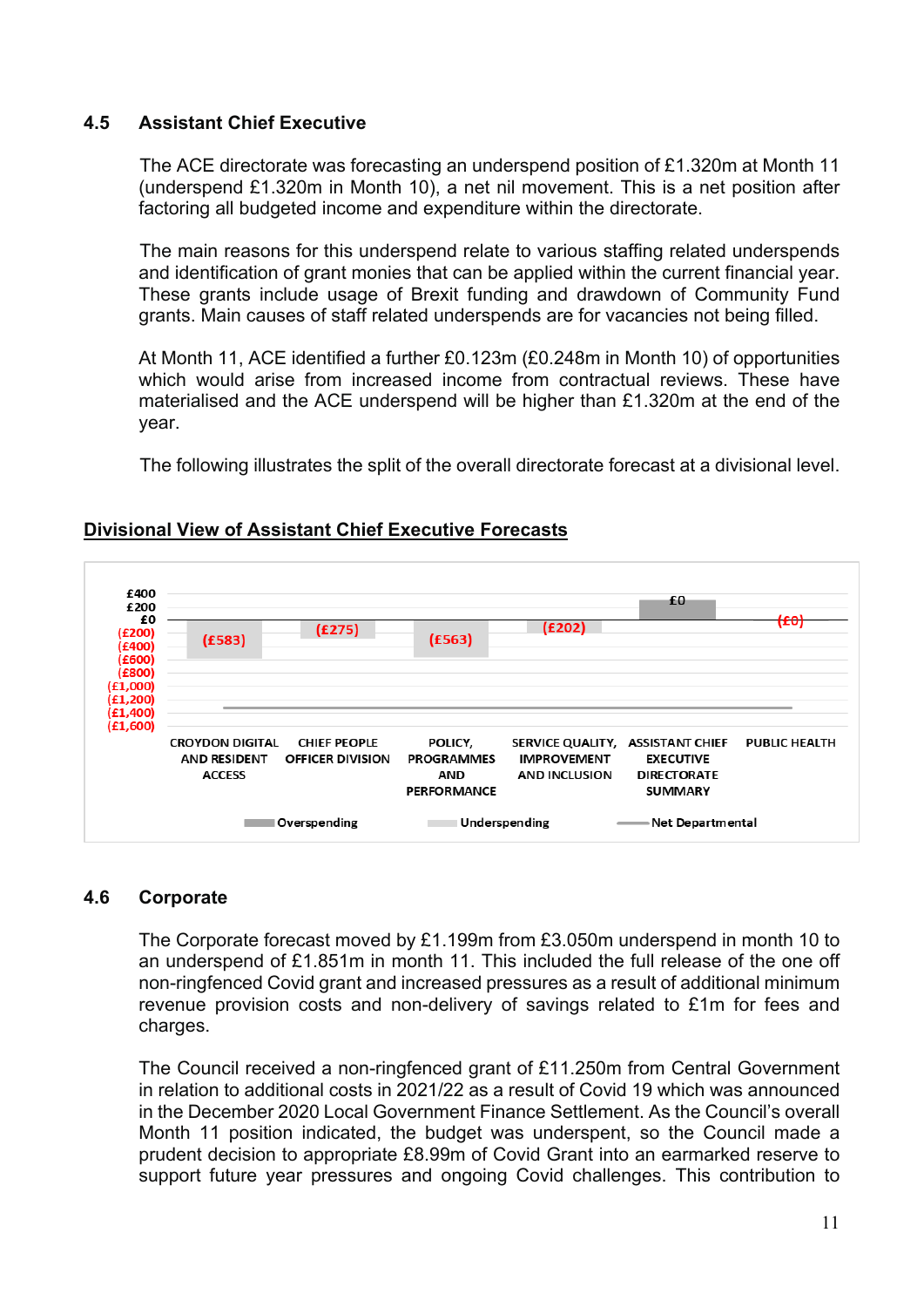reserves is in addition to the £10m of reserves that was proposed when the Budget was set for 2021/22 in March 2021.

The 2022/23 Budget Report presented to Full Council on 7<sup>th</sup> March 2022 indicated that the Council was planning on contributing £22m to earmarked reserves, however with the further improved position, the Council will be able to add a further to its earmarked reserves. This is subject to final consideration when the final outturn has been produced.

The cost of financing the capital programme is retained corporately. Further work on managing the capital programme will be required in 2022/23 to ensure the budget profile accurately meets the delivery plan.

## **5 HOUSING REVENUE ACCOUNT (HRA)**

- 5.1 Table 2 provides a summary of the HRA Month 11 monitor, which is currently indicating a £0.878m overspend (Month 10 £1.281m). The HRA is a self-financing ring-fenced account and will need to ensure it remains within the resources available, taking into account levels of HRA reserves. The favourable movement from the Month 10 forecast is largely due to specific works being reviewed and now capitalised.
- 5.2 The HRA has incurred significant disrepair settlement costs over the past month and due to legislative change and staff constraints these costs are projected to increase. The new forecast is based on an assessment of likely case settlement during the remainder of this financial year. In addition, the HRA continues to experience loss of income from garage rent along with increased demand for responsive repairs. The forecast overspend of £0.878m reported in Table 2 can be contained within HRA reserves provisionally forecast at £27.6m as at 31st March 2021.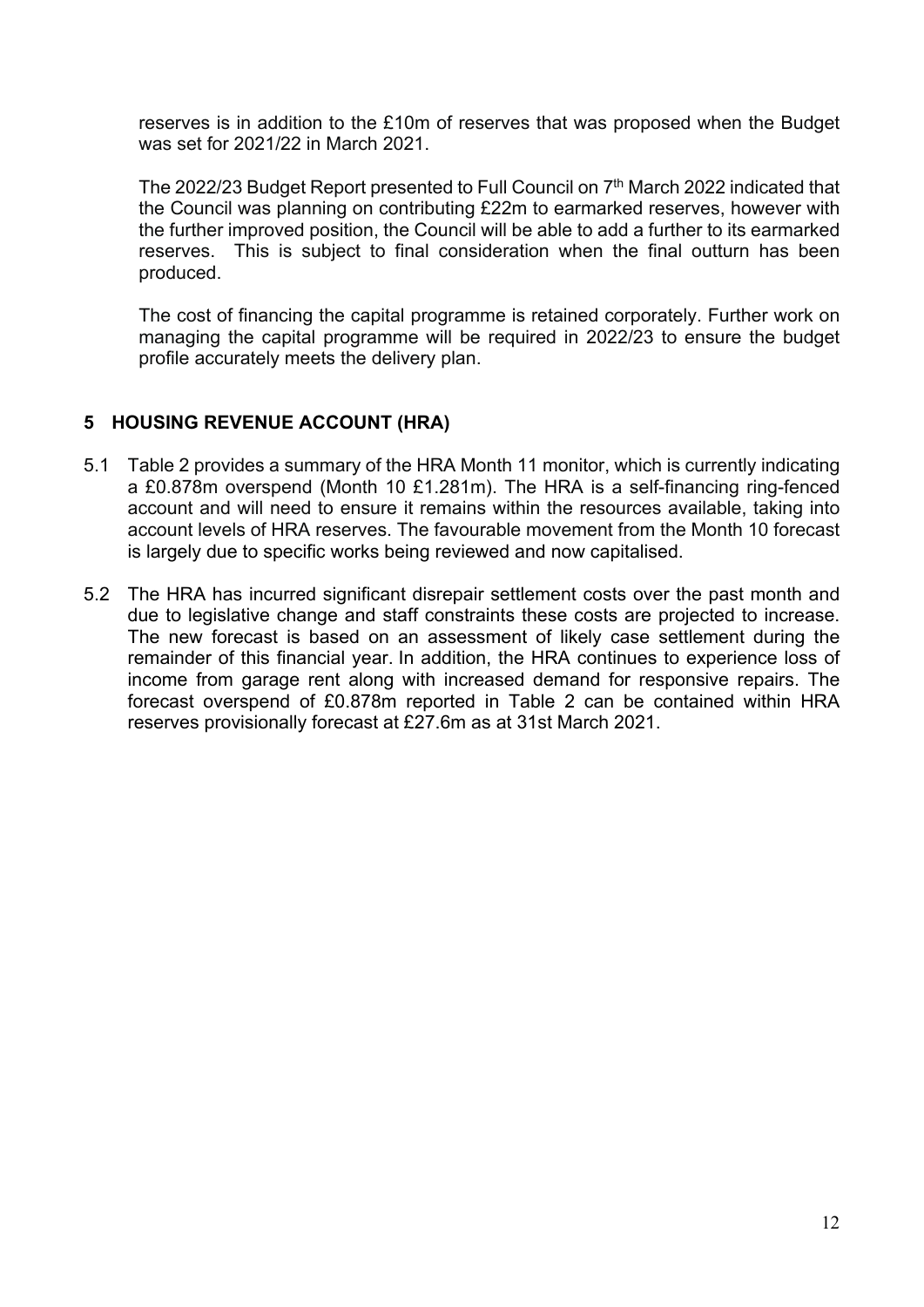## **Table 2 – Housing Revenue Account (HRA) at Month 11**

| <b>SERVICES</b>                                      | Projected<br><b>Variance</b><br>For<br><b>Month</b><br><b>P11</b> | <b>Variance</b><br>For<br><b>Previous</b><br><b>Month</b><br><b>P10</b> | Change<br><b>From</b><br><b>Previous</b><br><b>Month</b> | <b>Explanation of Variations</b>                                                                                                                                                                                                                                                                                                                                                                                     |
|------------------------------------------------------|-------------------------------------------------------------------|-------------------------------------------------------------------------|----------------------------------------------------------|----------------------------------------------------------------------------------------------------------------------------------------------------------------------------------------------------------------------------------------------------------------------------------------------------------------------------------------------------------------------------------------------------------------------|
|                                                      | £'000                                                             | £'000                                                                   | £'000                                                    |                                                                                                                                                                                                                                                                                                                                                                                                                      |
| Responsive Repairs and<br>Safety                     | 632                                                               | 944                                                                     | (312)                                                    | Additional spend due to high volume and value<br>of Price per Property excluding works - These<br>works are not covered under the PPP fixed<br>costs.<br>Favourable movement due to identification of<br>some costs being capital in nature and therefore<br>they are being capitalised.                                                                                                                             |
| Asset Planning and<br><b>Capital Delivery</b>        | (902)                                                             | (894)                                                                   | (7)                                                      | Vacancies within the service                                                                                                                                                                                                                                                                                                                                                                                         |
| Allocations Lettings and<br><b>Income Collection</b> | 729                                                               | 766                                                                     | (37)                                                     | Pressures due to:<br>Lower demand in home safety<br>$\bullet$<br>equipment<br>Legal commitments increase is offset by<br>$\bullet$<br>other departmental underspend<br>Charges that are incurred when tenants<br>$\bullet$<br>make payment using debit/credit cards &<br>at local points.<br>£50k - Income budget no longer<br>$\bullet$<br>achievable<br>Increase in Leaseholder's insurance<br>premium for 2021-22 |
| <b>Tenancy and Resident</b><br>Engagement            | 4                                                                 | (4)                                                                     | 8                                                        | Overspend on costs combined with a high level<br>of voids based on 20/21 outturn                                                                                                                                                                                                                                                                                                                                     |
| Homelessness and<br>Assessments                      | 150                                                               | 200                                                                     | (50)                                                     | Overspend on costs combined with a high level<br>of voids based on 20/21 outturn                                                                                                                                                                                                                                                                                                                                     |
| Directorate & Centralised<br>costs                   | 266                                                               | 269                                                                     | (3)                                                      | Unbudgeted Executive Director/Corporate<br>Director posts plus support costs                                                                                                                                                                                                                                                                                                                                         |
|                                                      | 878                                                               | 1,281                                                                   | (402)                                                    |                                                                                                                                                                                                                                                                                                                                                                                                                      |

5.3 Further work is taking place within the Housing and Legal service to address the number of outstanding disrepair claims. This could have a further impact on the HRA budget in 2022/23 if it transpires that additional compensation and legal costs are due to tenants.

# **6 CAPITAL PROGRAMME AS MONTH 11**

6.1 The General Fund and HRA capital programme have currently spent a gross £69.601m to the end of the Month 11 against approved budgets of £373.790m. Forecast spend is £187.768m resulting in a forecast variance of £127.338m.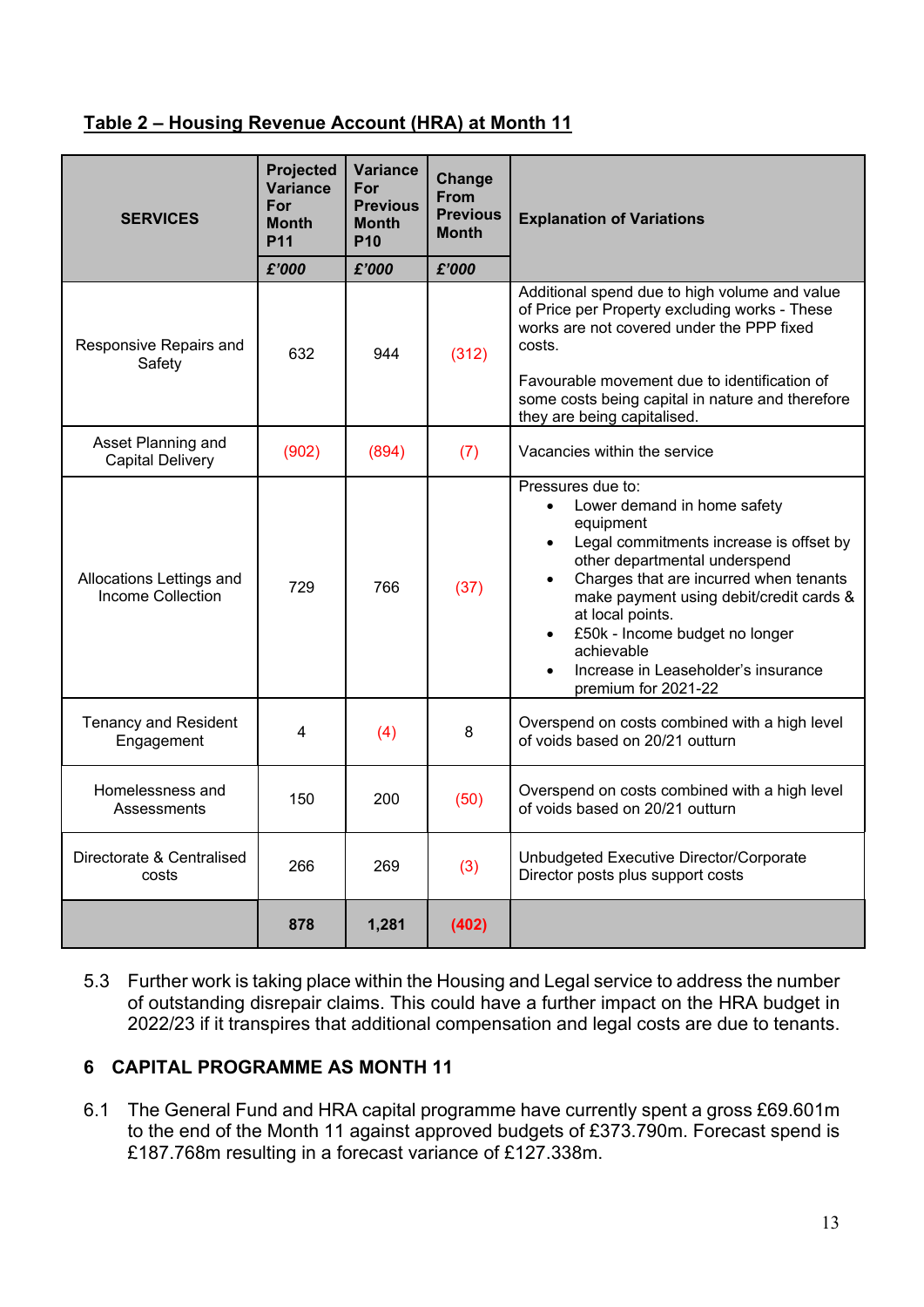6.2 The table below summarises the capital spend to date by directorate with further details of individual schemes provided in Appendix 2.

## **Table 3 – Capital Programme**

| <b>Department</b>                                                      | <b>Revised</b><br><b>Approved</b><br><b>Budget as at</b><br>24/01/2022 | <b>Actuals</b><br>2021/22 as<br>at Month<br>11 | <b>Forecasts</b><br>2021/22 as<br>at Month<br>11 | <b>Variance</b> |
|------------------------------------------------------------------------|------------------------------------------------------------------------|------------------------------------------------|--------------------------------------------------|-----------------|
|                                                                        | £'000                                                                  | £'000                                          | £'000                                            | £'000           |
| <b>HOUSING</b>                                                         | 3,393                                                                  | 558                                            | 3,101                                            | (292)           |
| ADULT SOCIAL CARE AND HEALTH                                           | 68                                                                     | 4                                              | 34                                               | (34)            |
| ASSISTANT CHIEF EXECUTIVE                                              | 11,867                                                                 | 1,663                                          | 6,687                                            | (5, 180)        |
| CHILDREN, YOUNG PEOPLE AND EDUCATION                                   | 15,451                                                                 | 10,725                                         | 15,451                                           | 0               |
| SUSTAINABLE COMMUNITIES<br><b>REGENERATION &amp; ECONOMIC RECOVERY</b> | 45,269                                                                 | 8,354                                          | 39,046                                           | (6, 223)        |
| <b>RESOURCES</b>                                                       | 3,456                                                                  | 1,033                                          | 3,483                                            | 28              |
| <b>CORPORATE ITEMS &amp; FUNDING</b>                                   | 52,393                                                                 | 33,333                                         | 52,393                                           | $\Omega$        |
| <b>General Fund Total</b>                                              | 131,897                                                                | 55,670                                         | 120,195                                          | (11, 702)       |
| HOUSING REVENUE ACCOUNT                                                | 183,209                                                                | 13,931                                         | 67,573                                           | (115, 636)      |
| <b>LBC CAPITAL PROGRAMME TOTAL</b>                                     | 315,106                                                                | 69,601                                         | 187,768                                          | (127, 338)      |

6.3 The variance column is projected to be slipped into the new financial year, subject to Cabinet approval at year end and further due diligence on state of the projects and their future delivery.

# **7 FINANCIAL AND RISK ASSESSMENT CONSIDERATIONS**

7.1 Finance comments have been provided throughout this report.

(Approved: Matt Davis – Interim Director of Finance)

# **8 LEGAL CONSIDERATIONS**

- 8.1 The Council is under a statutory duty to ensure that it maintains a balanced budget and to take any remedial action as required in year.
- 8.2 The Council is required by section 151 of the Local Government Act 1972 to make arrangements for the proper administration of its financial affairs. The Council's Chief Finance Officer has established financial procedures to ensure the Council's proper financial administration. These include procedures for budgetary control. It is consistent with these arrangements for Cabinet to receive information about the revenue and capital budgets as set out in this report.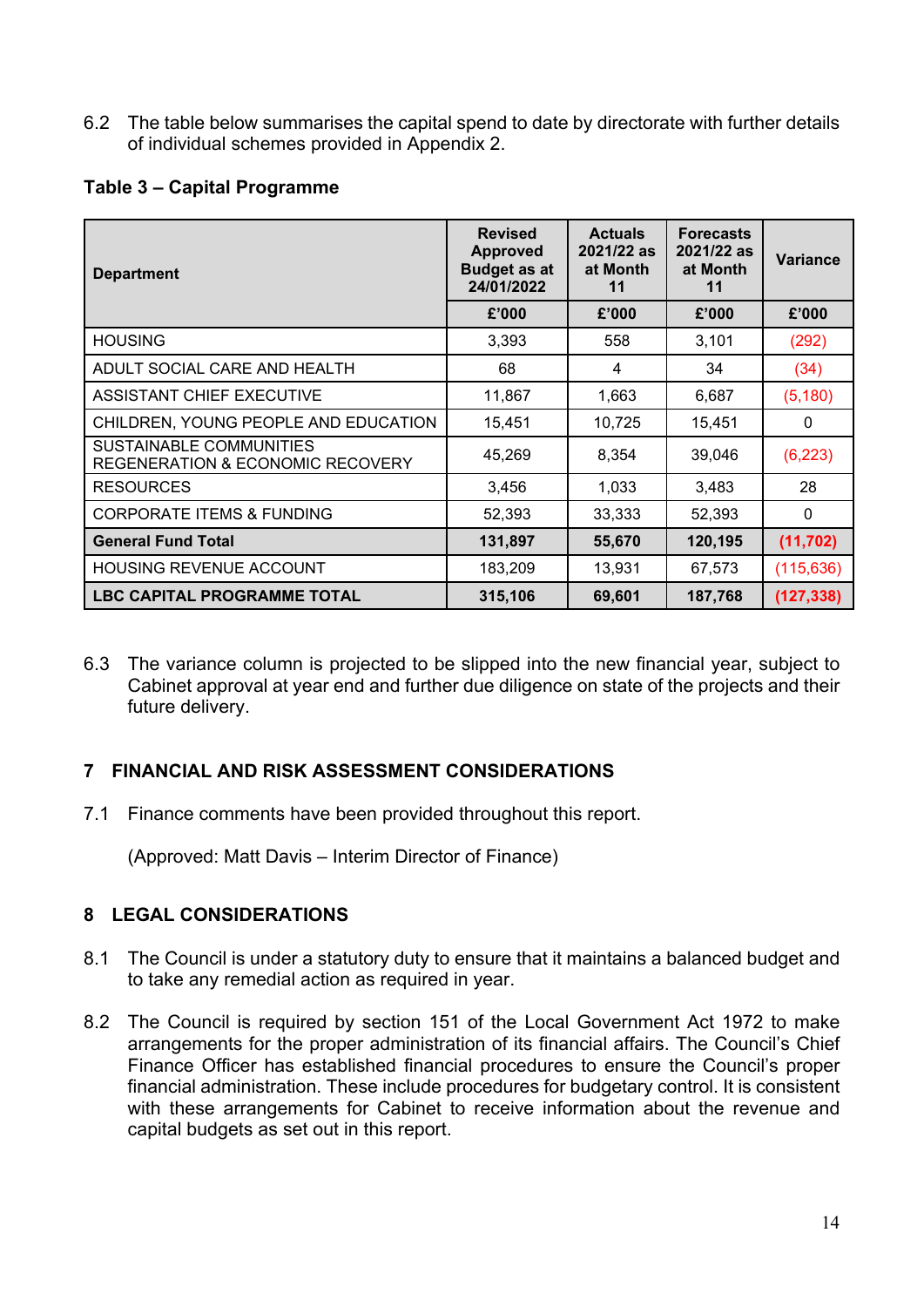8.3 The monitoring of financial information is also a significant contributor to meeting the Council's Best Value legal duty and therefore this report also complies with that legal duty.

(Approved by*:* Doutimi Aseh - Interim Director of Legal Services & Deputy Monitoring Officer)

### **9 HUMAN RESOURCES IMPACT**

9.1 There are no immediate workforce implications as a result of the recommendations in this report. Any mitigation on budget implications that may have effect on direct staffing will be managed in accordance with relevant human resources policies and were necessary consultation with recognised trade unions.

(Approved by: Gillian Bevan Head of Human Resources (Resources and ACE))

### **10 EQUALITIES IMPACT**

- 10.1 There are no specific equalities issues set out in this report.
- 10.2 The Council has a statutory duty to comply with the provisions set out in the Sec 149 Equality Act 2010. The Council must therefore have due regard to:
	- (a) eliminate discrimination, harassment, victimisation and any other conduct that is prohibited by or under this Act;
	- (b) advance equality of opportunity between persons who share a relevant protected characteristic and persons who do not share it
	- (c) foster good relations between persons who share a relevant protected characteristic and persons who do not share it.
- 10.3 In setting the Council's budget for 2021/2022, all savings proposals were required to complete an Equality Impact Assessment. As Officers deliver against the approved budget, including the savings within it, they will continue to monitor for any unanticipated equality impacts.
- 10.4 The Council's core priority is to tackle ingrained inequality and poverty and tackling the underlying causes of inequality and hardship, like structural racism, environmental injustice and economic injustice. The budget should take due regard to this objective in relation to each protected characteristic. The Borough's responsibility to asylum seekers, young people, and disabled people and families is key to this regard.
- 10.5 The proposal to increase parking charges is likely to have an adverse impact on poverty and a socio-economic impact on residents. Deprivation in borough is largely focused in the north and the east where most ethnic residents reside. Any increase in parking is likely to impact further on communities already suffering from poverty and the impact of Covid 19 and job losses because of this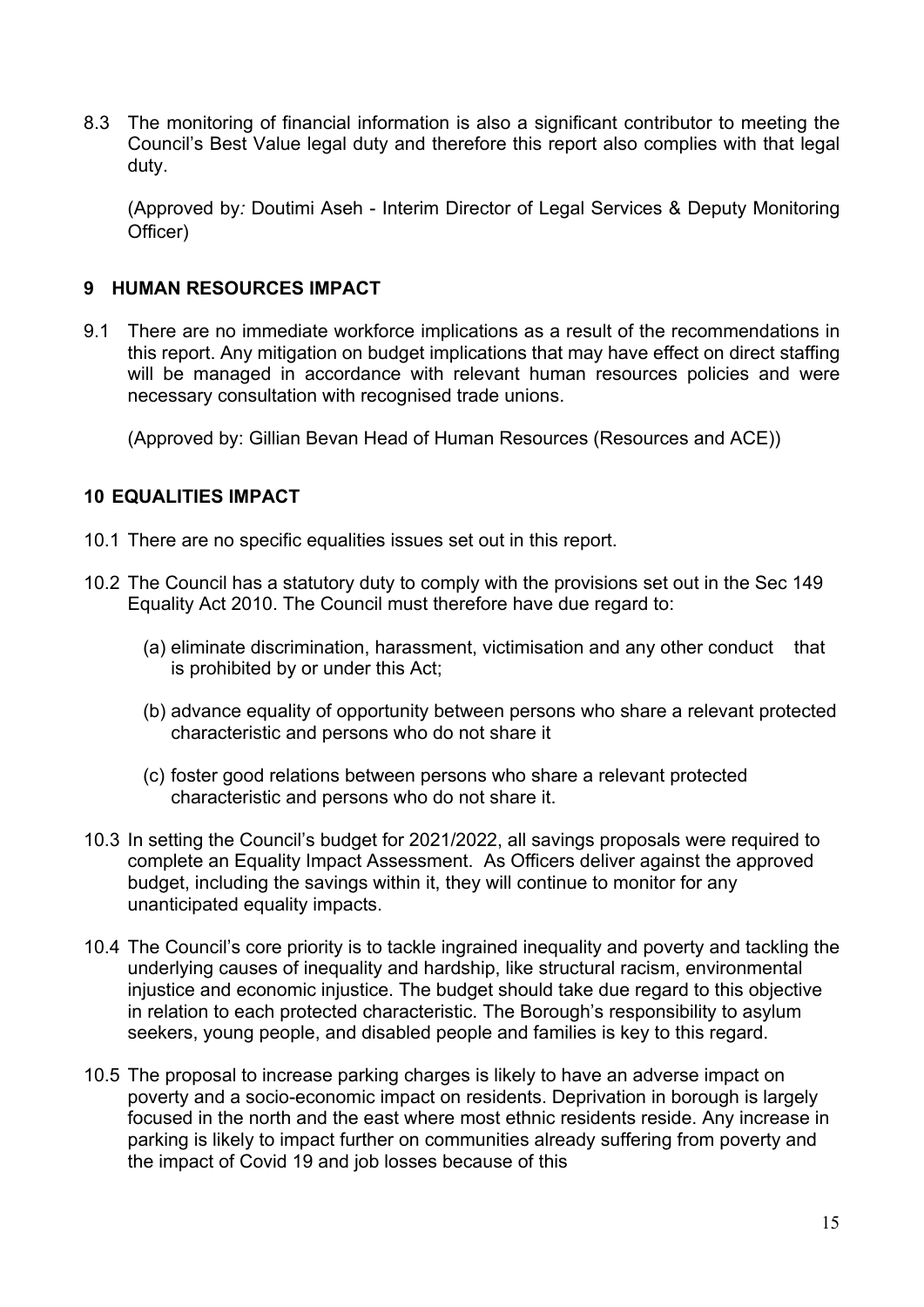- 10.6 The full impacts of Covid 19 and long Covid on the Adult Social Care Service may not be apparent at this time and could possibly lead to more adults experiencing disabilities and additional pressure on Adult Social Care. There may also be a subsequent impact on disabled children along with their parents. It is essential to ensure that both groups receive an appropriate standard of care despite the pressure on services to reduce costs. Subsequently young people transitioning from Children's social care to Adults Social Care could impact heavily on budget dependent on the needs of individuals identified.
- 10.7 The impact on poverty and inequality may be increased for those residents who were economically affected by Covid 19 and are currently in rent arrears. The rent increase may exacerbate this, and mitigation has already been identified to this regard. However, rent increases could potentially increase the number of homeless people and families.
- 10.8 Departments should ensure that they pay due regard to all protected characteristics regarding potential mitigation to proposals.

(Approved by: Denise McCausland, Equalities Programme Manager, Policy Programmes and Performance)

## **11 ENVIRONMENTAL IMPACT**

11.1 There are no specific environmental impacts set out in this report

## **12 CRIME AND DISORDER REDUCTION IMPACT**

12.1 There are no specific crime and disorder impacts set out in this report

## **13 DATA PROTECTION IMPLICATIONS**

13.1 **WILL THE SUBJECT OF THE REPORT INVOLVE THE PROCESSING OF 'PERSONAL DATA'?** NO

## 13.2 **HAS A DATA PROTECTION IMPACT ASSESSMENT (DPIA) BEEN COMPLETED?**

NO, as the report contains no sensitive/personal data

Approved by Nish Popat – Interim Head of Corporate Finance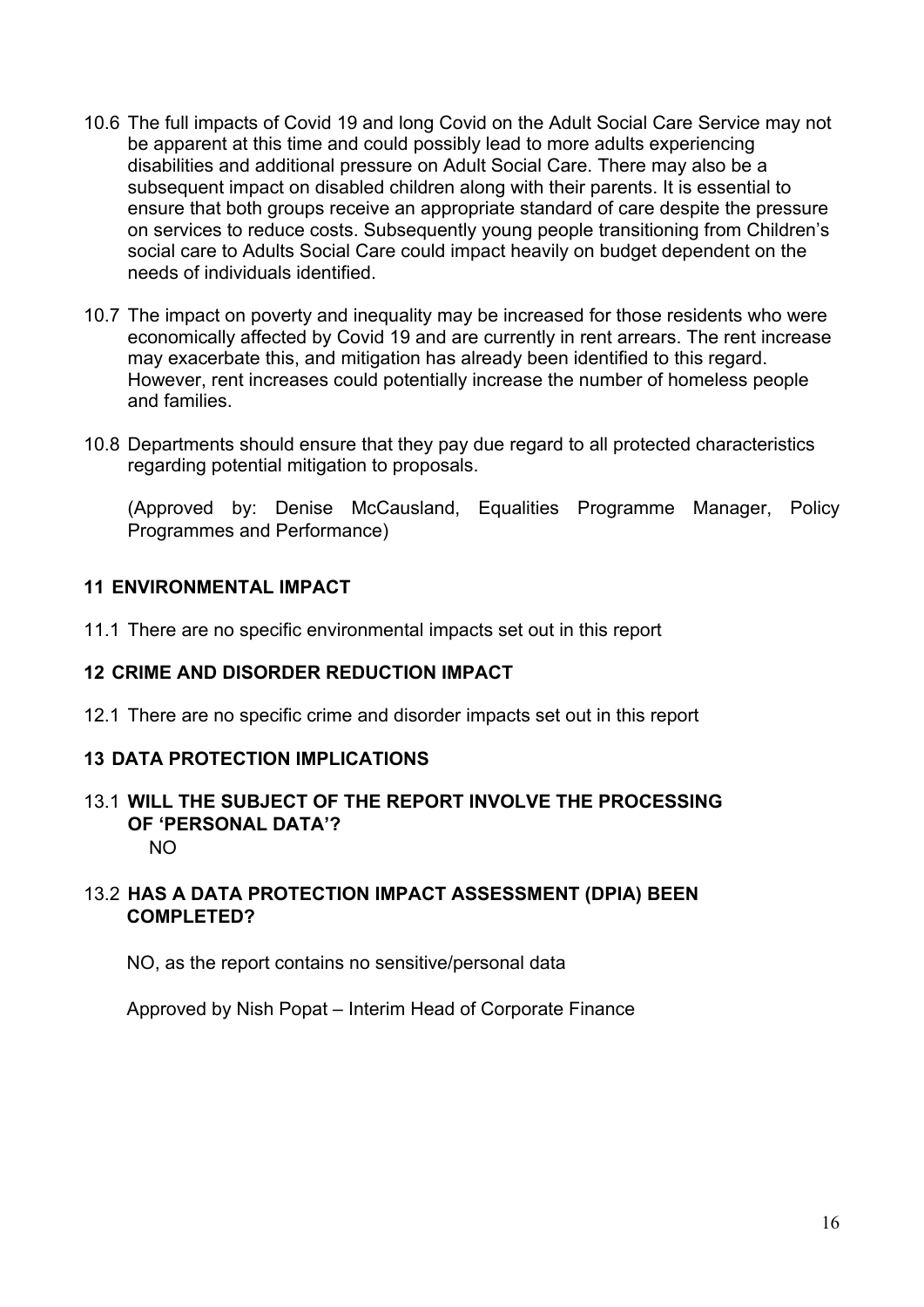#### **APPENDIX 1 – SERVICE BUDGETS AND FORECASTS MONTH 11**

|                                                                                                 | Approved<br><b>Budget</b> | <b>Current</b><br><b>Actuals</b> | (%      | Full-Yr<br><b>Forecast</b> | Projected<br>Variance |
|-------------------------------------------------------------------------------------------------|---------------------------|----------------------------------|---------|----------------------------|-----------------------|
|                                                                                                 | (E,000's)                 | (E,000's)                        | (%      | (E,000's)                  | (E,000's)             |
| C1410E : ADULT SOCIAL CARE<br><b>OPERATIONS</b>                                                 | 114,242                   | 97,826                           | 86%     | 113,931                    | (311)                 |
| C1405E : TOTAL ADULT SOCIAL CARE<br>AND HEALTH DIRECTORATE SUMMARY                              | 7,697                     | (1,047)                          | $-14%$  | 7,697                      |                       |
| C1420E : ADULT SOCIAL CARE POLICY<br>AND IMPROVEMENT                                            | 5,412                     | (538)                            | $-10%$  | 5,272                      | (140)                 |
| <b>TOTAL ADULTS</b>                                                                             | 127,351                   | 96,241                           | 76%     | 126,900                    | (451)                 |
| C1305E: RESIDENT ENGAGEMENT AND                                                                 |                           |                                  |         |                            |                       |
| <b>ALLOCATIONS</b>                                                                              | 14,253                    | 6,952                            | 49%     | 15,778                     | 1,525                 |
| C1310E : ESTATES AND IMPROVEMENT                                                                | 66                        | 285                              | 432%    | 86                         | 20                    |
| <b>TOTAL HOUSING</b>                                                                            | 14,319                    | 7,238                            | 51%     | 15,864                     | 1,545                 |
|                                                                                                 |                           |                                  |         |                            |                       |
| C1110E : SUSTAINABLE COMMUNITIES<br><b>REGEN &amp; ECONOMIC RECOVERY</b><br>DIRECTORATE SUMMARY | (167)                     | 981                              | -588%   | (348)                      | (181)                 |
| C1120E : SUSTAINABLE COMMUNITIES                                                                | 37,911                    | 43,023                           | 113%    | 50,596                     | 12,685                |
| C1130E : CULTURE AND COMMUNITY<br><b>SAFETY DIVISION</b>                                        | 12,005                    | 3,421                            | 28%     | 11,247                     | (758)                 |
| C1140E: PLANNING AND SUSTAINABLE<br><b>REGENERATION DIVISION</b>                                | 2,482                     | 3,763                            | 152%    | 2,158                      | (324)                 |
| <b>TOTAL SUSTAINABLE COMMUNITIES</b><br><b>REGEN &amp; ECONOMIC RECOVERY</b>                    | 52,231                    | 51,188                           | 98%     | 63,652                     | 11,421                |
|                                                                                                 |                           |                                  |         |                            |                       |
| C1605E: RESOURCES DIRECTORATE<br>SUMMARY                                                        | 145                       | 353                              | 244%    | 307                        | 162                   |
| C1610E : DIRECTOR OF FINANCE                                                                    | 11,272                    | 118,156                          | 1048%   | 9,907                      | (1, 365)              |
| C1620E : PENSIONS DIVISION                                                                      | 1                         | 1,267                            | 126746% | (79)                       | (80)                  |
| C1625E: MONITORING OFFICER                                                                      | 3,801                     | 1,705                            | 45%     | 3,777                      | (24)                  |
| C1630E : INSURANCE, ANTI-FRAUD AND<br><b>RISK</b>                                               | 32                        | 2,880                            | 8999%   | (82)                       | (114)                 |
| C1640E : LEGAL SERVICES DIVISION                                                                | 766                       | (1, 577)                         | $-206%$ | 1,237                      | 471                   |
| C1650E : INTERNAL AUDIT SERVICE                                                                 | 8                         | 248                              | 3099%   | 14                         | 6                     |
| C1690E : COMMERCIAL INVESTMENT<br>AND CAPITAL DIVISION                                          | 19,050                    | 8,648                            | 45%     | 18,240                     | (810)                 |
| <b>TOTAL RESOURCES</b>                                                                          | 35,075                    | 131,681                          | 375%    | 33,322                     | (1,753)               |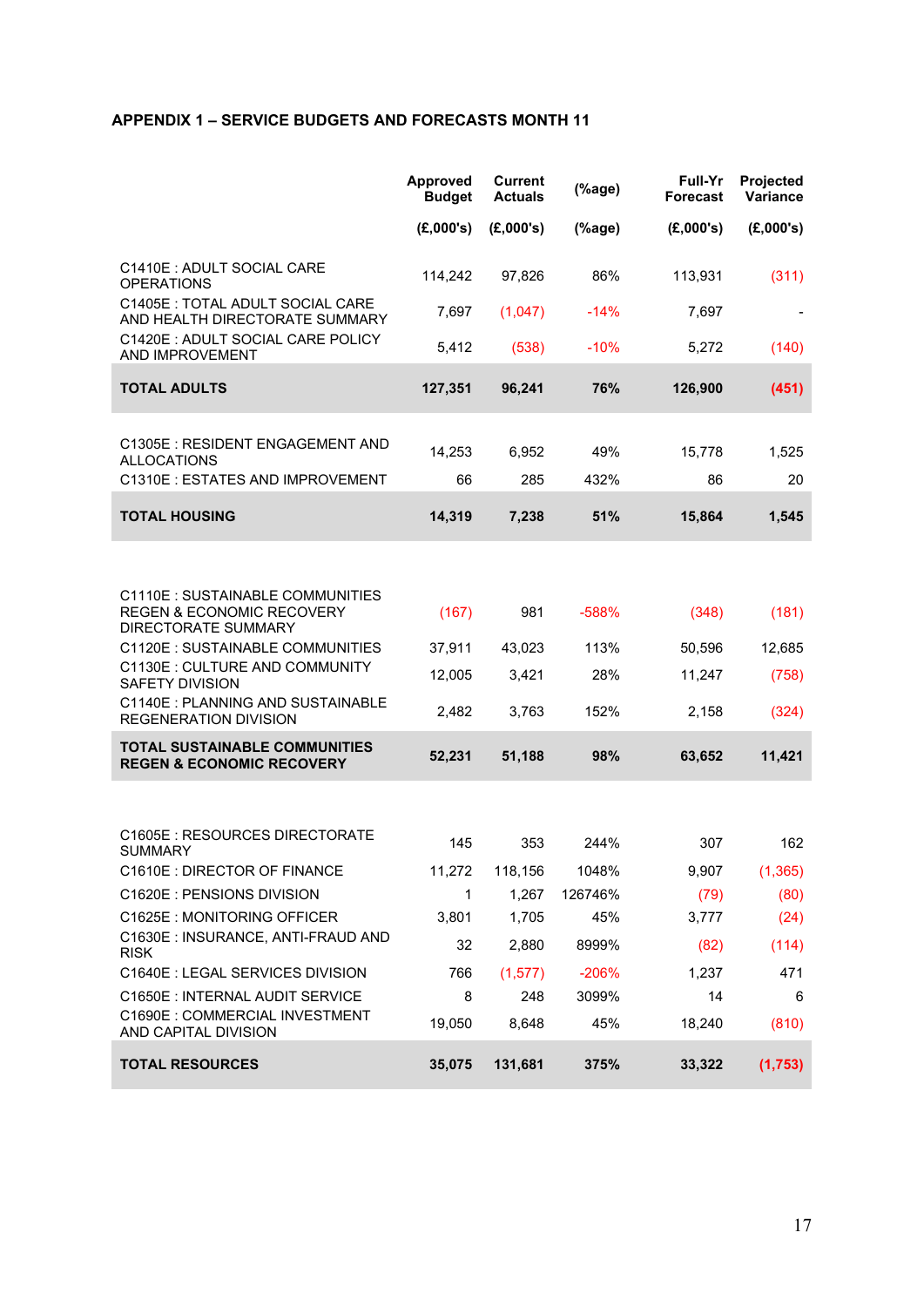| C1205E: CHILDREN, YOUNG PEOPLE<br>AND EDUCATION                  | 10,265  | 530      | 5%      | 10,044 | (221)     |
|------------------------------------------------------------------|---------|----------|---------|--------|-----------|
| C1210E : CHILDREN'S SOCIAL CARE                                  | 78,689  | 53,293   | 68%     | 68,995 | (9,694)   |
| UNACCOMPANIED ASYLUM SEEKING<br>CHILDREN (UASC) AND CARE LEAVERS | 795     | (2, 136) | $-269%$ | (203)  | (998)     |
| C1220E : EDUCATION DIVISION - exc<br><b>DSG</b>                  | 12,533  | 36,315   | 290%    | 12,416 | (117)     |
| C1230E : QUALITY, POLICY AND<br>PERFORMANCE IMPROVEMENT          | 4,935   | 3,689    | 75%     | 4,666  | (269)     |
| <b>TOTAL CHILDRENS, FAMILIES AND</b><br><b>EDUCATION</b>         | 107,217 | 91,690   | 86%     | 95,918 | (11, 299) |
|                                                                  |         |          |         |        |           |
| C1505E: ASSISTANT CHIEF EXECUTIVE<br>DIRECTORATE SUMMARY         | (56)    | 81       | $-145%$ | 248    | 304       |
| C1510E : CROYDON DIGITAL AND<br><b>RESIDENT ACCESS</b>           | 13,809  | 26,311   | 191%    | 13,226 | (583)     |
| C1520E : CHIEF PEOPLE OFFICER<br><b>DIVISION</b>                 | 5       | 2,356    | 47120%  | (270)  | (275)     |
| C1530E : POLICY, PROGRAMMES AND<br>PERFORMANCE                   | 7,208   | 6,919    | 96%     | 6,645  | (563)     |
| C1540E: PUBLIC HEALTH                                            |         | (2,893)  | 0%      | 0      | (0)       |
| C1550E : SERVICE QUALITY,<br><b>IMPROVEMENT AND INCLUSION</b>    | 181     | 1,329    | 735%    | 21     | (202)     |
| <b>TOTAL ASSISTANT CHIEF EXECUTIVE</b>                           | 21,147  | 34,103   | 161%    | 19,828 | (1, 319)  |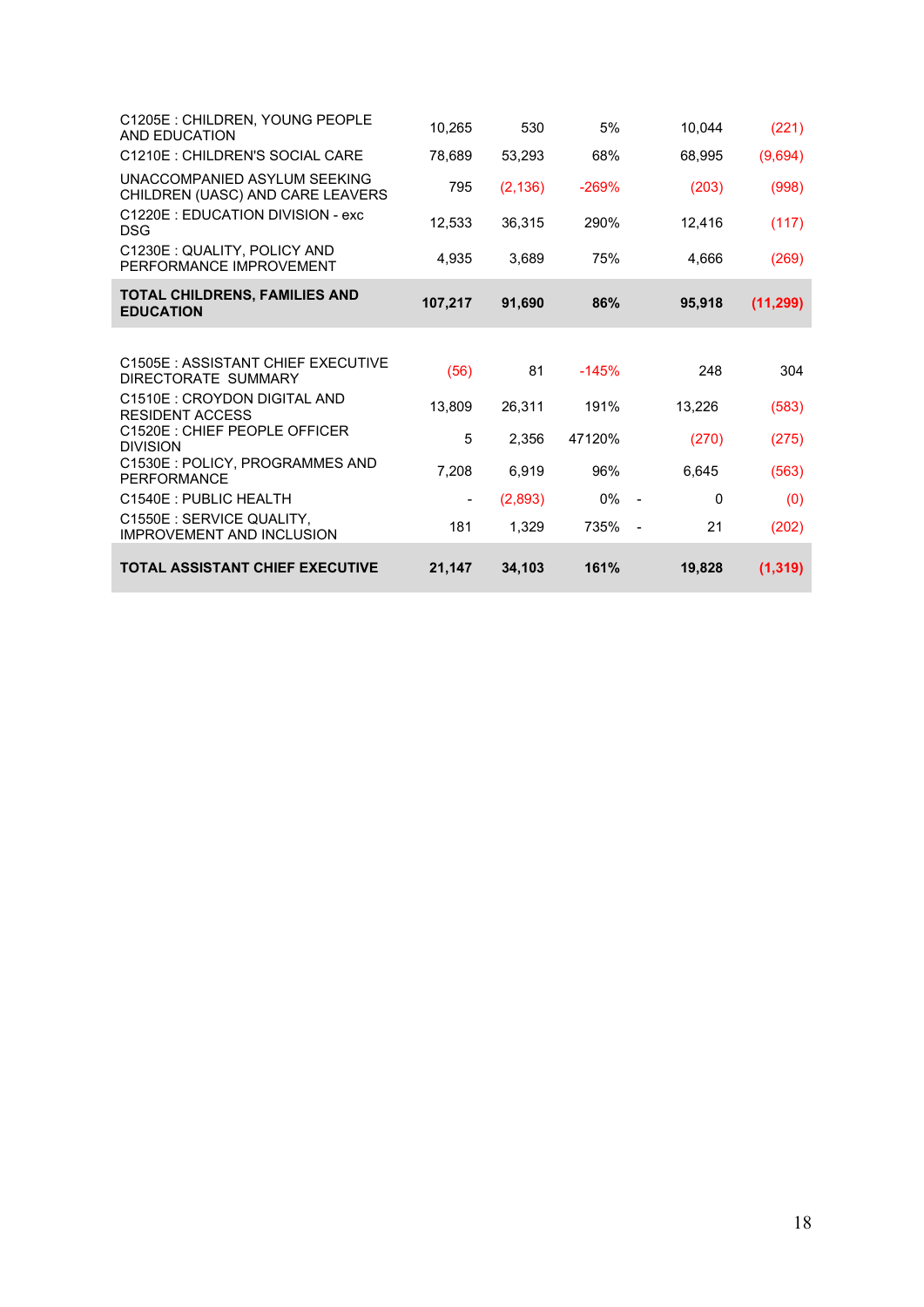#### **APPENDIX 2 – CAPITAL PROGRAMME MONTH 11**

|                                                                            | <b>Revised</b><br>Approved        |                                 |                             |                             |
|----------------------------------------------------------------------------|-----------------------------------|---------------------------------|-----------------------------|-----------------------------|
| <b>CAPITAL BUDGETS, MONITORING AND FORECASTS -</b><br>PERIOD <sub>11</sub> | <b>Budget as at</b><br>24/01/2022 | <b>Actual to</b><br><b>Date</b> | <b>Forecast</b><br>for Year | <b>Variance</b><br>for Year |
| <b>Scheme Name</b>                                                         | 2021/22                           | 2021/22                         | 2021/22                     | 2021/22                     |
|                                                                            | £'000                             | (E,000's)                       | (E,000's)                   | (E,000's)                   |
| <b>Disabled Facilities Grant</b>                                           | 2,993                             | 767                             | 2,701                       | (292)                       |
| <b>Empty Homes Grants</b>                                                  | 400                               | (209)                           | 400                         |                             |
| <b>HOUSING</b>                                                             | 3,393                             | 558                             | 3,101                       | (292)                       |
| <b>Adults ICT</b>                                                          | 64                                |                                 |                             | (64)                        |
| <b>Adult Social Care Provision</b>                                         | 4                                 | 4                               | 4                           |                             |
| Provider Services - Extra Care                                             |                                   | $\overline{\phantom{a}}$        |                             |                             |
| <b>Sheltered Housing</b>                                                   |                                   | $\overline{\phantom{a}}$        | 30                          | 30                          |
| <b>ADULTS</b>                                                              | 68                                | 4                               | 34                          | (34)                        |
| <b>Bereavement Services</b>                                                | 800                               | 26                              | 50                          | (750)                       |
| <b>Community Ward Budgets</b>                                              |                                   |                                 |                             |                             |
| Finance and HR system                                                      | 498                               | 128                             | 498                         |                             |
| ICT Refresh & Transformation                                               | 6,430                             | 314                             | 2,000                       | (4,430)                     |
| People ICT                                                                 | 3,500                             | 1,195                           | 3,500                       |                             |
| Uniform ICT Upgrade                                                        | 140                               |                                 | 140                         |                             |
| Members Enquiries Transformation Bid                                       | 29                                |                                 | 29                          | (0)                         |
| Core Contract Procurement Transformation                                   | 470                               |                                 | 470                         |                             |
| <b>ASSISTANT CHIEF EXECUTIVE</b>                                           | 11,867                            | 1,663                           | 6,687                       | (5, 180)                    |
| <b>Education - Fire Safety</b>                                             | 450                               |                                 | 450                         |                             |
| <b>Education - Fixed Term Expansions</b>                                   | 69                                | 24                              | 69                          |                             |
| <b>Education - Major Maintenance</b>                                       | 2,945                             | 2,934                           | 2,945                       |                             |
| <b>Education - Miscellaneous</b>                                           | 366                               | 383                             | 366                         |                             |
| <b>Education - Permanent Expansion</b>                                     | 425                               | 139                             | 425                         | $\overline{\phantom{a}}$    |
| <b>Education - Secondary Estate</b>                                        | 88                                | 48                              | 88                          |                             |
| <b>Education - SEN</b>                                                     | 11,108                            | 7,197                           | 11,108                      |                             |
| <b>CHILDREN'S, FAMILIES &amp; EDUCATION</b>                                | 15,451                            | 10,725                          | 15,451                      |                             |
| Allotments                                                                 | 100                               |                                 |                             | (100)                       |
| Asset management ICT database                                              |                                   | $\overline{\phantom{a}}$        |                             |                             |
| Brick by Brick programme                                                   | 3,797                             |                                 | 3,797                       |                             |
| Brick by Brick - Fairfield                                                 | 4,000                             | $\qquad \qquad \blacksquare$    | 4,000                       |                             |
| Fixtures & Fittings FFH                                                    | 574                               |                                 | 574                         |                             |
| <b>CALAT Transformation</b>                                                | 6                                 | $\mathbf{1}$                    | 6                           |                             |
| Devolution initiatives                                                     |                                   |                                 |                             |                             |
| <b>Electric Vehicle Charging Points</b>                                    |                                   |                                 |                             |                             |
| <b>Feasibility Fund</b>                                                    | 505                               | 13                              | 505                         |                             |
| Fieldway Cluster                                                           | 300                               | (121)                           | 300                         |                             |
| Growth Zone                                                                | 2,500                             | 98                              | 993                         | (1,507)                     |
| Grounds Maintenance Insourced Equipment                                    | 1,000                             |                                 | 1,000                       |                             |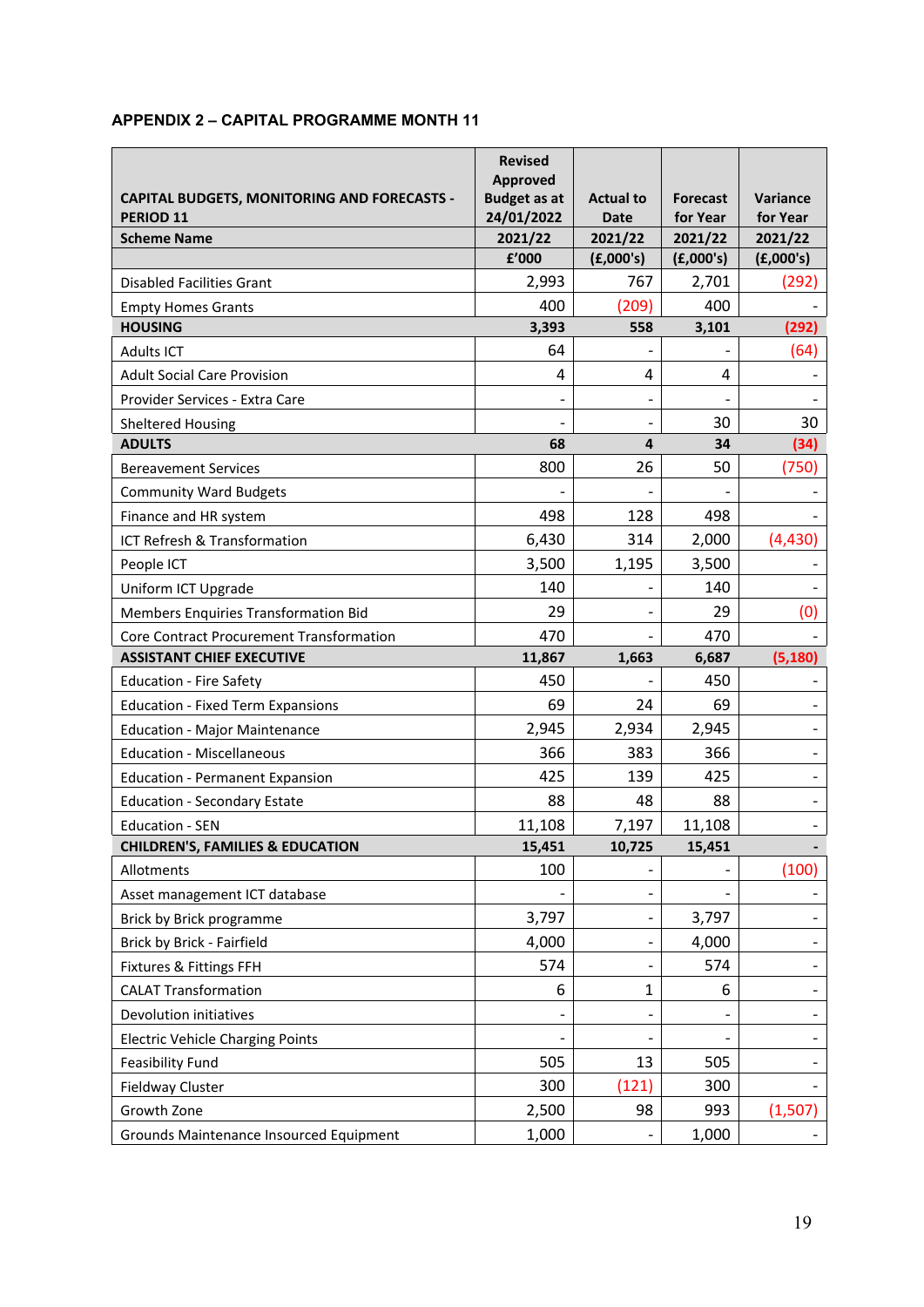| Highways - maintenance programme                        | 13,474 | 6,688                        | 11,340          | (2, 134)    |
|---------------------------------------------------------|--------|------------------------------|-----------------|-------------|
| Highways - maintenance programme (staff recharges)      |        |                              | 567             | 567         |
| Highways - flood water management                       | 1,076  | 481                          | 959             | (117)       |
| Highways - bridges and highways structures              | 1,139  | 771                          | 1,139           |             |
| Highways - Tree works                                   | 89     | 7                            | 89              | 0           |
| Measures to mitigate travellers in parks and open       |        |                              |                 |             |
| spaces                                                  | 73     |                              | 73              |             |
| Leisure Equipment Upgrade                               | 628    | 13                           | 628             |             |
| Libraries Investment - General                          | 300    | 76                           | 76              | (224)       |
| Libraries investment - South Norwood library            | 100    |                              |                 | (100)       |
| <b>Museum Archives</b>                                  |        | $\overline{\phantom{a}}$     |                 |             |
| Neighbourhood Support Safety Measures                   | 50     | $\overline{\phantom{a}}$     | 50              |             |
| New Addington wellbeing centre                          |        |                              |                 |             |
| Parking                                                 | 1,735  | 7                            | 300             | (1, 435)    |
| Park Life                                               |        |                              |                 |             |
| Play Equipment                                          | 720    | 103                          | 325             | (395)       |
| Safety - digital upgrade of CCTV                        | 20     |                              | 10              | (10)        |
| Section 106 Schemes                                     | 4,674  | 23                           | 4,674           |             |
| <b>SEN Transport</b>                                    |        |                              |                 |             |
| Signage                                                 | 137    |                              | 137             |             |
| South Norwood Good Growth                               | 812    | 232                          | 506             | (306)       |
| Kenley Good Growth                                      | 545    | 39                           | 120             | (425)       |
| <b>Sustainability Programme</b>                         | 60     |                              |                 | (60)        |
| TFL-LIP                                                 | 3,884  | (110)                        | 3,906           | 22          |
| Unsuitable Housing Fund                                 | 14     | 22                           | 14              |             |
| Walking and cycling strategy                            |        |                              |                 |             |
| Waste and Recycling Investment                          | 1,558  |                              | 1,558           |             |
| Waste and Recyling - Don't Mess with Croydon            | 1,558  | 11                           | 1,558           |             |
| Schemes with completion date prior to 2020/21           | (158)  |                              | (158)           |             |
| <b>SUSTAINABLE COMMUNITIES, REGEN &amp; ECONOMIC</b>    |        |                              |                 |             |
| <b>DVLPT</b>                                            | 45,269 | 8,354                        | 39,046          | (6, 223)    |
| Asset Strategy - Stubbs Mead                            | 250    | -                            | 250             |             |
| <b>Asset Strategy Programme</b>                         | 23     | -                            | 23              | $\mathbf 1$ |
| <b>Asset Acquisition Fund</b>                           | 25     |                              | 25              |             |
| <b>Clocktower Chillers</b>                              | 50     |                              | 50              | -           |
| Corporate Property Maintenance Programme                | 2,794  | 1,004                        | 2,794           |             |
| Crossfield (relocation of CES)                          | 146    | 8                            | 146             |             |
| <b>Emergency Generator (Data Centre)</b>                |        |                              |                 |             |
| <b>MHCLG Code Sharing Project</b>                       |        | 21                           | 21              | 21          |
| Croydon Healthy Homes (Project code 800156)             | 168    | $\qquad \qquad \blacksquare$ | 168             |             |
| <b>Unclassified Category</b><br><b>RESOURCES</b>        | 3,456  |                              | 6               | 6<br>28     |
| <b>Capitalisation Direction</b>                         | 50,000 | 1,033<br>33,333              | 3,483<br>50,000 |             |
|                                                         |        |                              |                 |             |
| <b>Transformation Spend (Flexible Capital Receipts)</b> | 2,393  |                              | 2,393           | ۰.          |